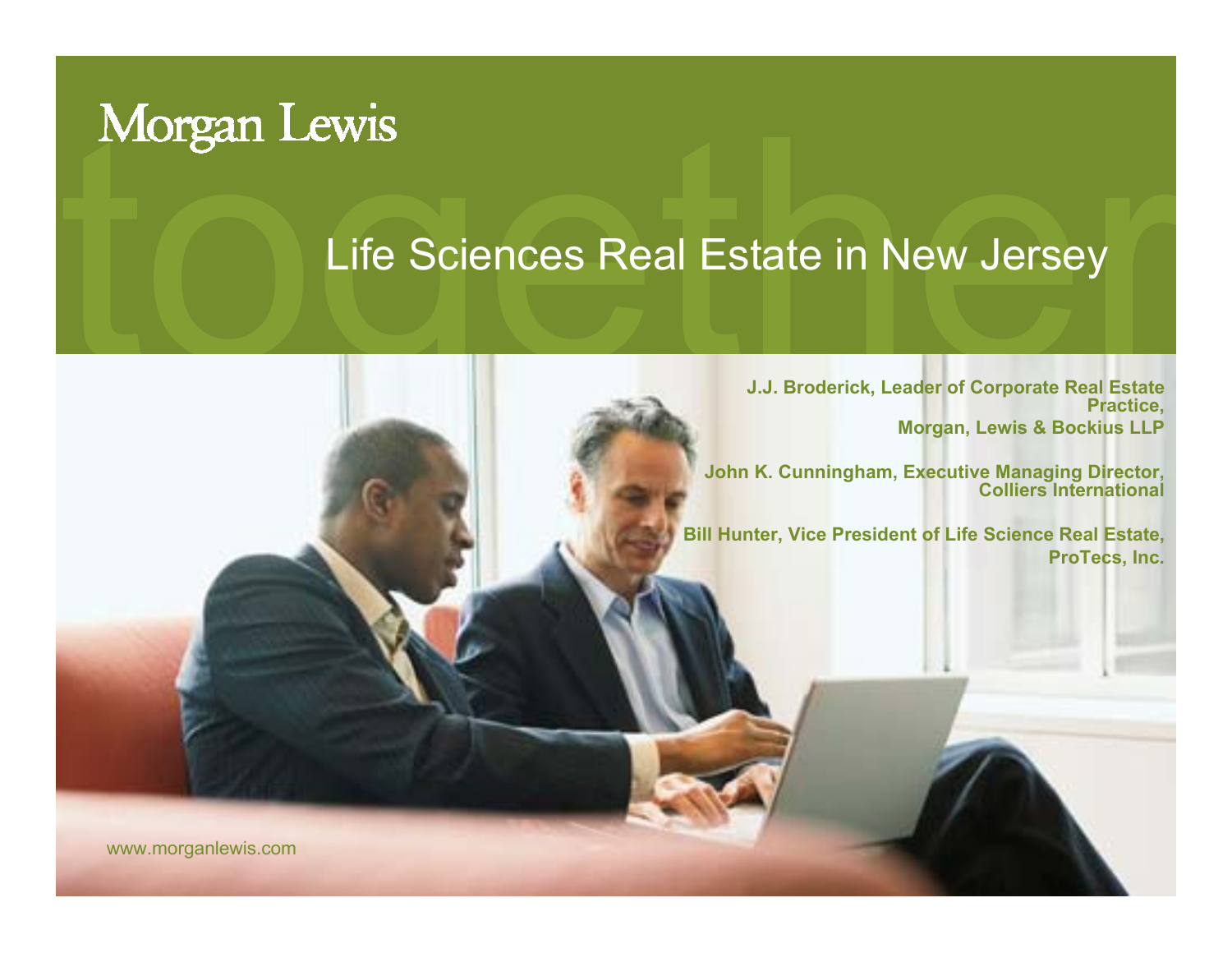### **Disclaimer**

• This communication is provided as a general informational service to clients and friends of Morgan, Lewis & Bockius LLP. It should not be construed as, and does not constitute, legal advice on any specific matter, nor does this message create an attorney-client relationship.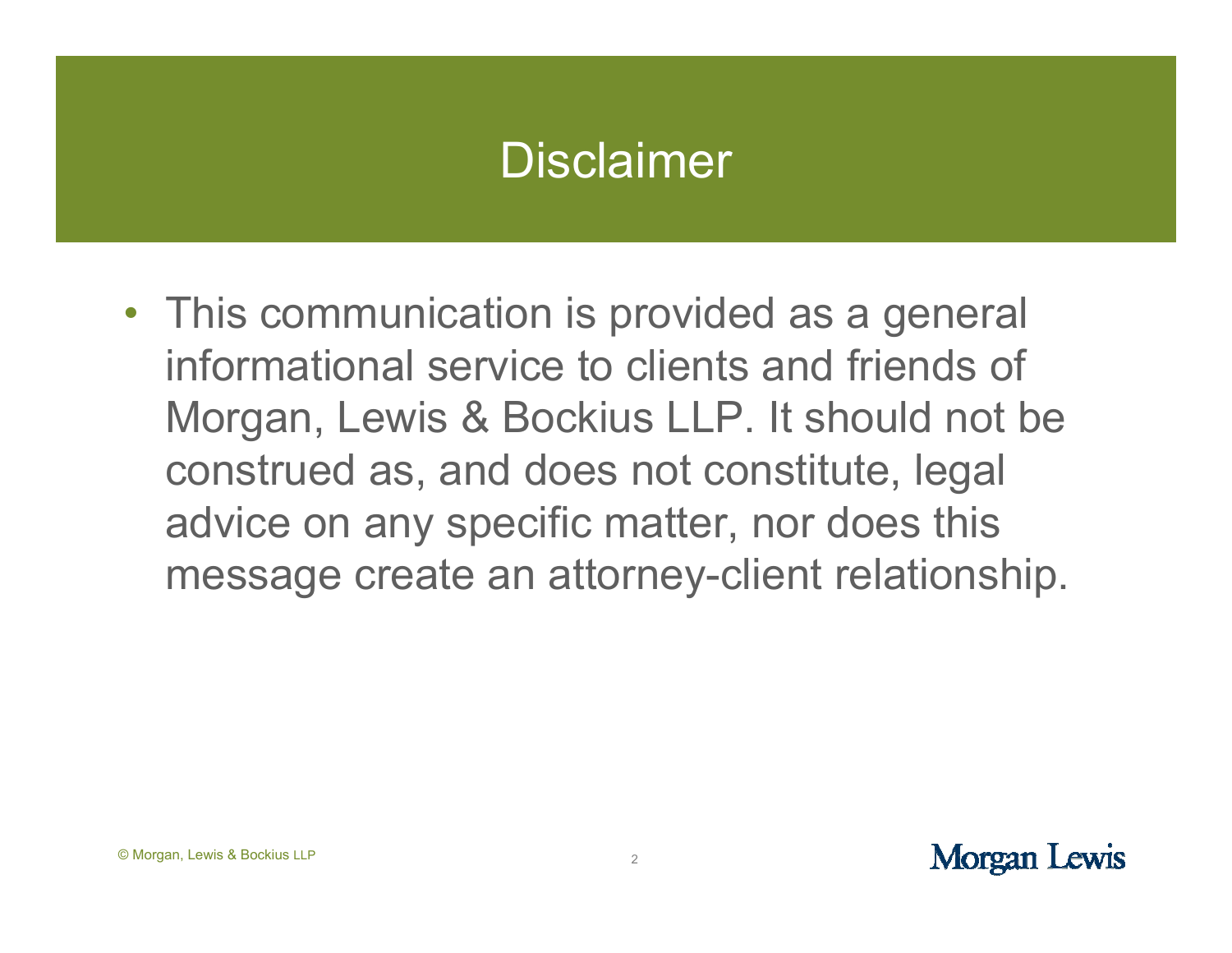# Life Sciences Real Estate in New Jersey: **Overview**

- New Jersey Commercial and Life Sciences Real Estate Market
- •Engineering and Construction Considerations
- Environmental Developments in New Jersey
- $\bullet$ Leasing and Sale-Leaseback Considerations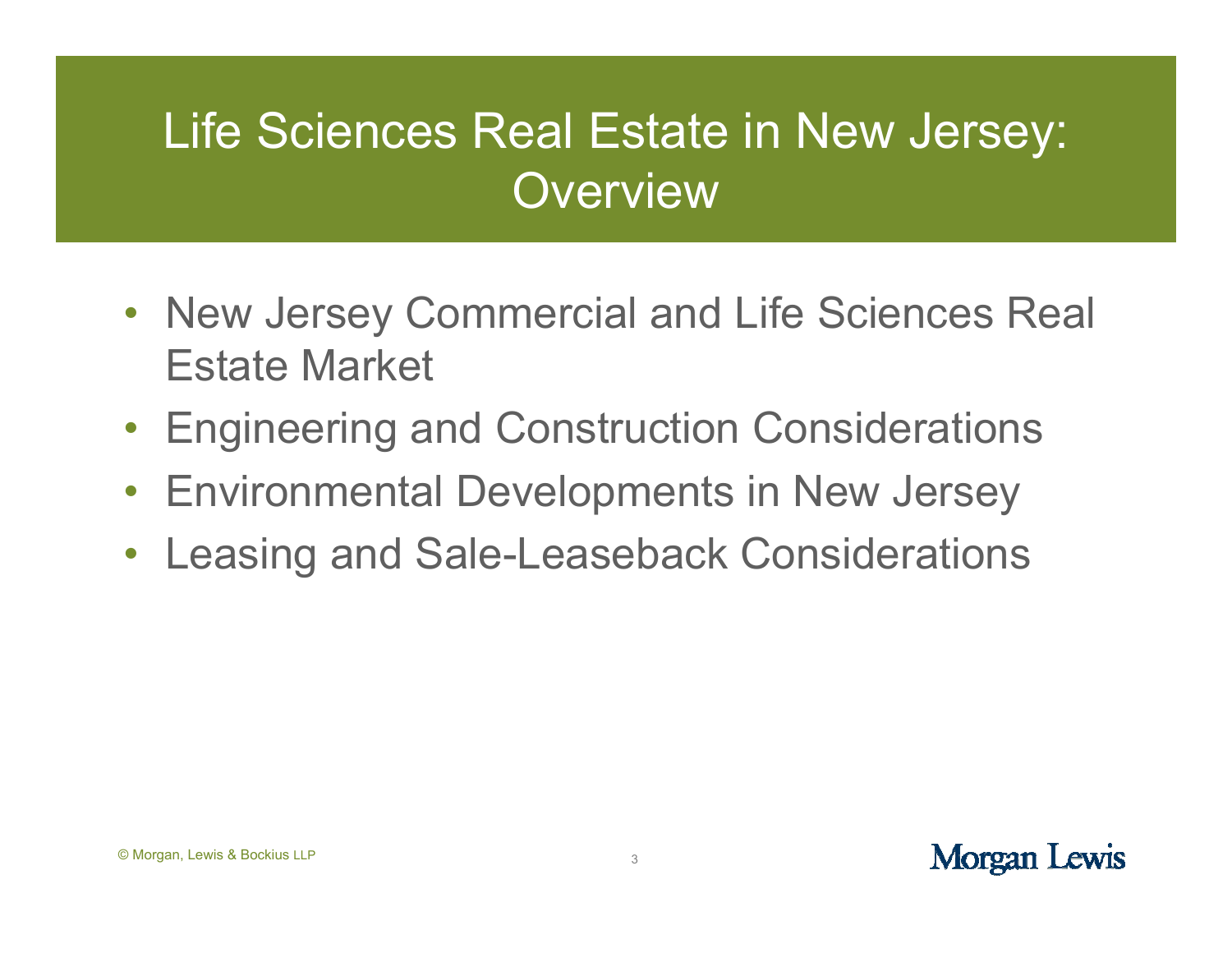#### The Commercial Real Estate Market

• Presented by **John K. Cunningham**, Executive Managing Director, Colliers International



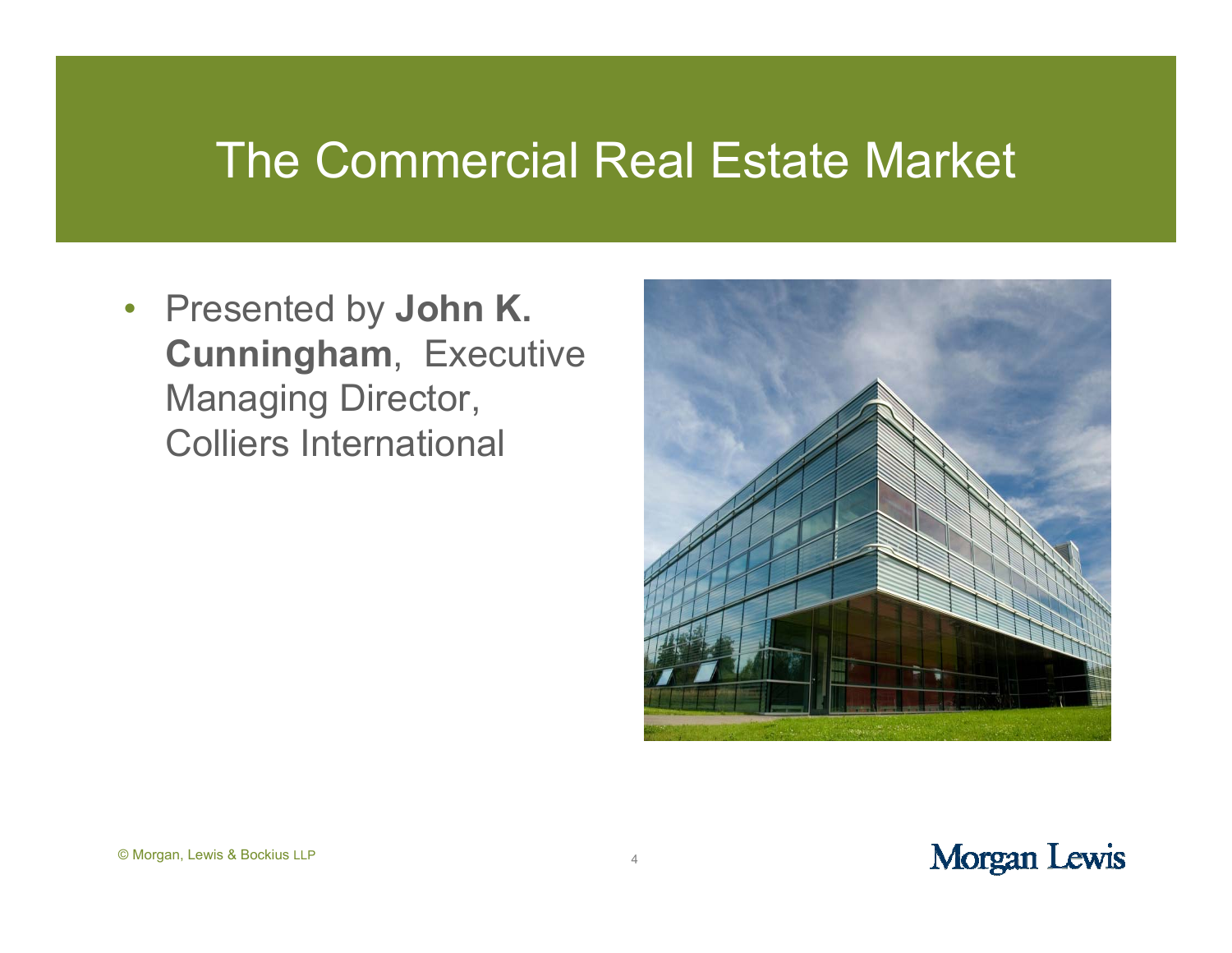## About Colliers International

• **Colliers International** 

- **-61 countries, 480 offices worldwide**
- **-15,000 professionals, 5,500 active sales agents**
- **-\$2.0 billion in revenue**

• **Colliers New Jersey operates in two offices-Parsippany and Princeton**

• **John Cunningham** 

**-Licensed New Jersey real estate salesperson since 1987 -Specializes in tenant representation services throughout New Jersey and nationally**

**- On steering committee for Colliers Life Sciences Practice Group (LSPG)**

**-More than 450 completed transactions valued more than \$500 million**

**Colliers LSPG**

© Morgan, Lewis & Bocl**S£iences companies and leading research centers -Provides innovative real estate solutions to the world's life**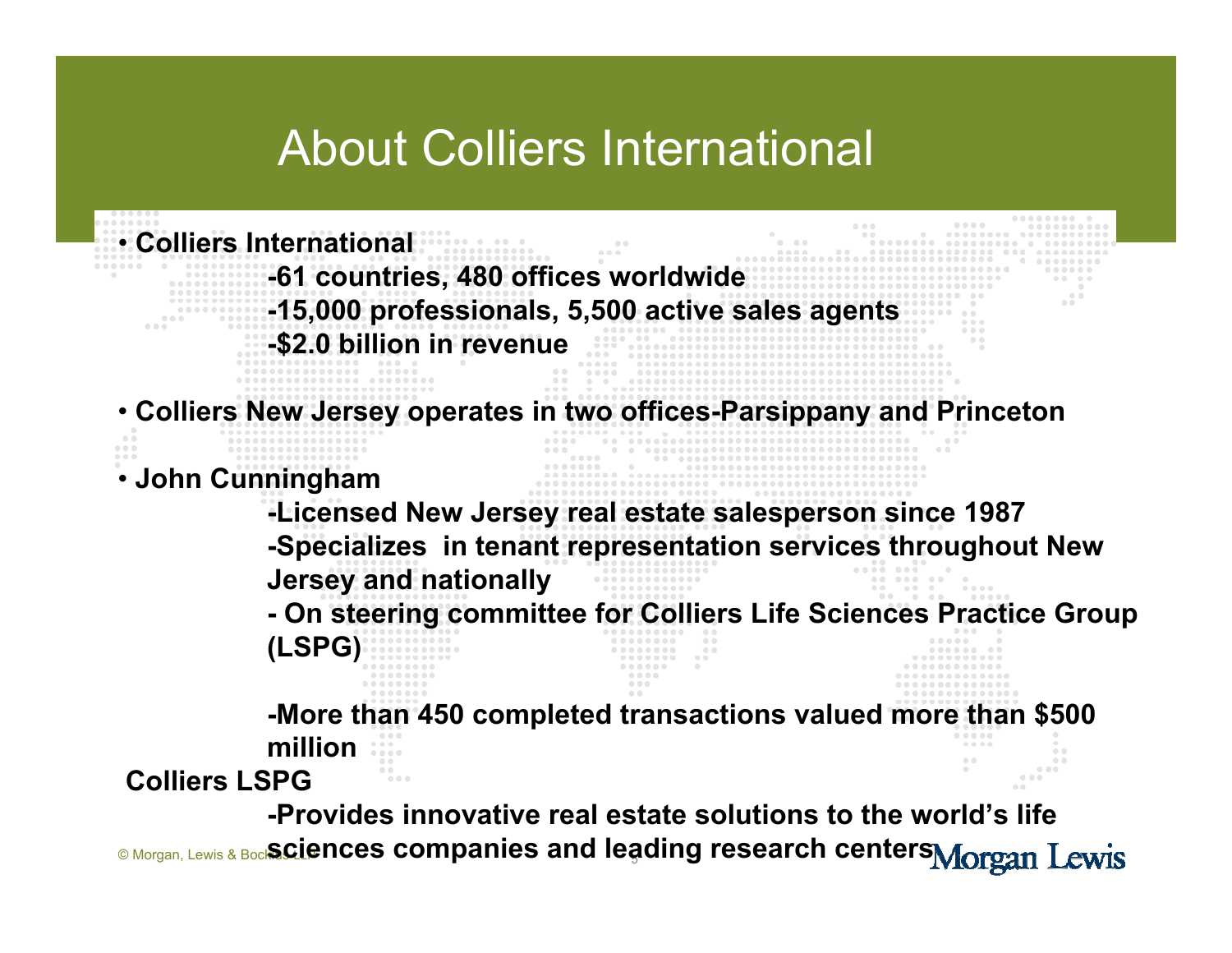## New Jersey Life Sciences

**New Jersey is a core life sciences cluster**

- **Highest concentration of scientists in the country**
- **Ranks 4th in total research and development in the nation**
- **400 new medicines/vaccines in clinical trials or awaiting FDA approval**
- **Highly skilled labor pool**
- **Close proximity to financial markets**
- **Home to Princeton, Rutgers UMDNJ, NJIT**
- **Home to 250 biotech companies**
- **Home to 17 of 20 of the world's largest pharmaceutical companies**

C Morgan, Lewis & Bockius LLP 6 **LLP LLP**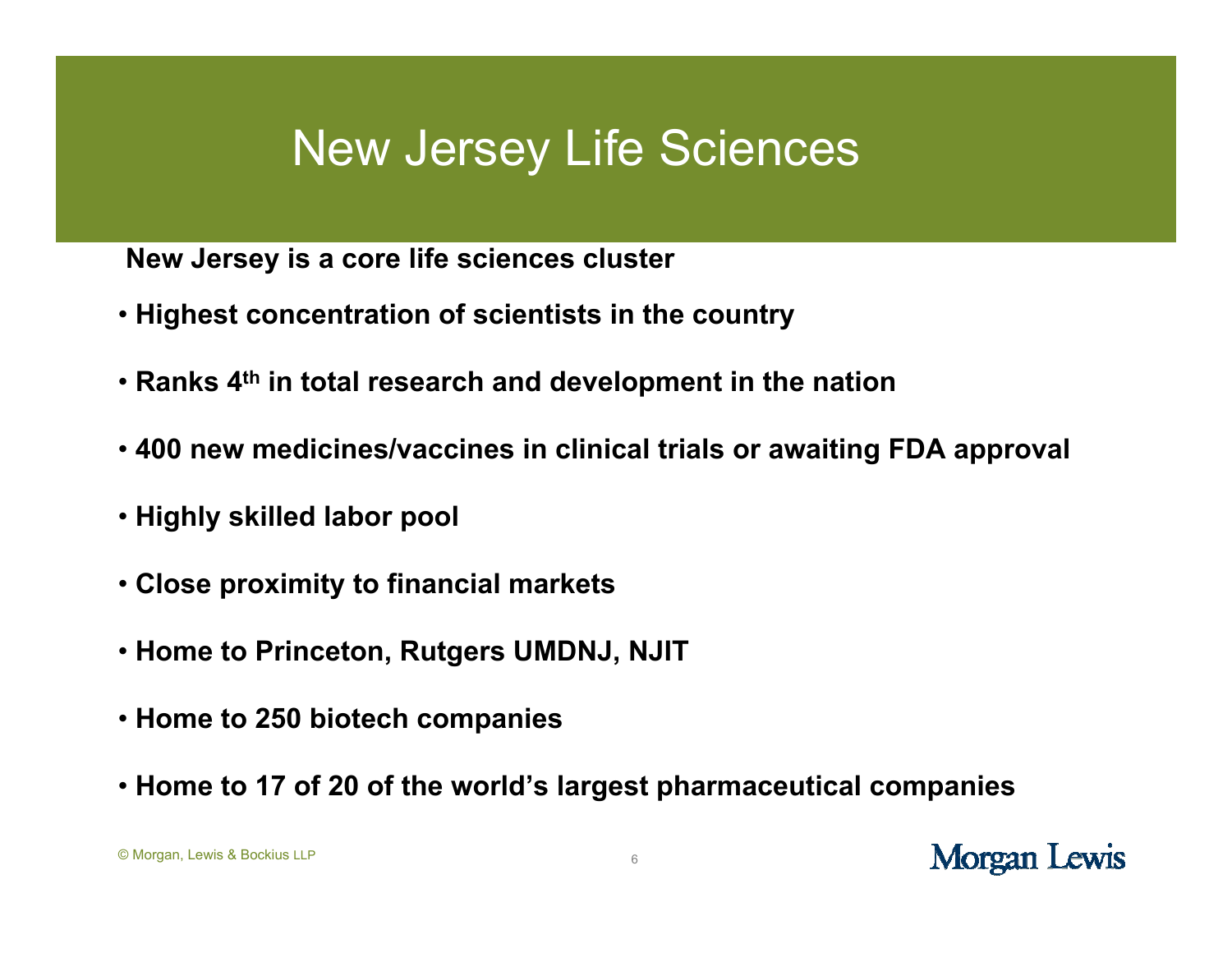## Life Sciences Companies in New Jersey

**Current Trends/Issues**

- **M&A, Consolidation & Outsourcing**
- **Demand Generators: Pharma, Biotech, Manufacturing**
- **Getting the facility your company needs: Existing vs. Build New**
- **State of the New Jersey economy/new administration**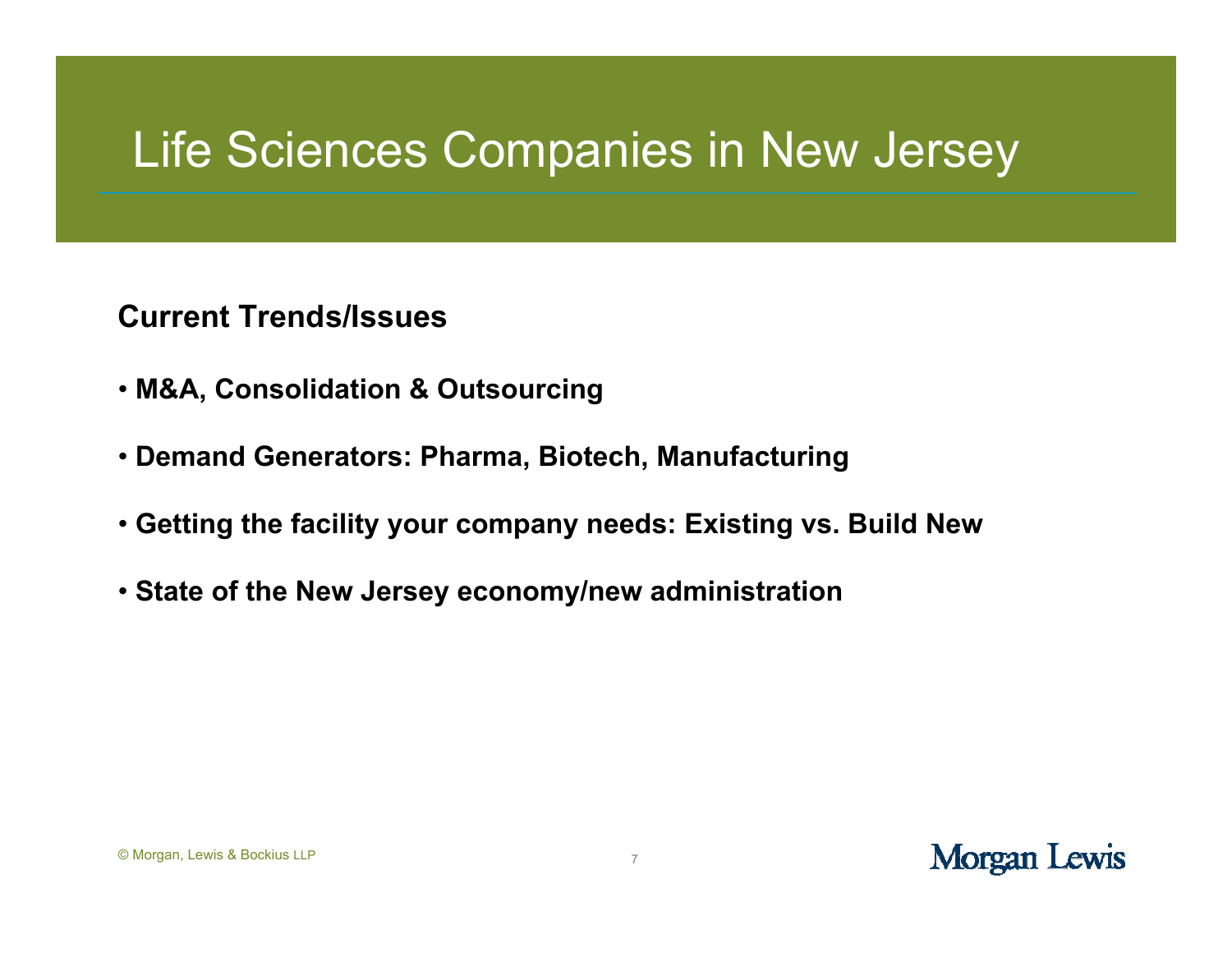## New Jersey Office Market

| <b>Total SF</b>                |  |
|--------------------------------|--|
| NJ Office Market               |  |
| Direct Availability %          |  |
| Direct + Sublet Availability % |  |

#### **Direct**



#### **Direct + Sublet**

23.96%

19.34%

163,324,887



#### Morgan Lewis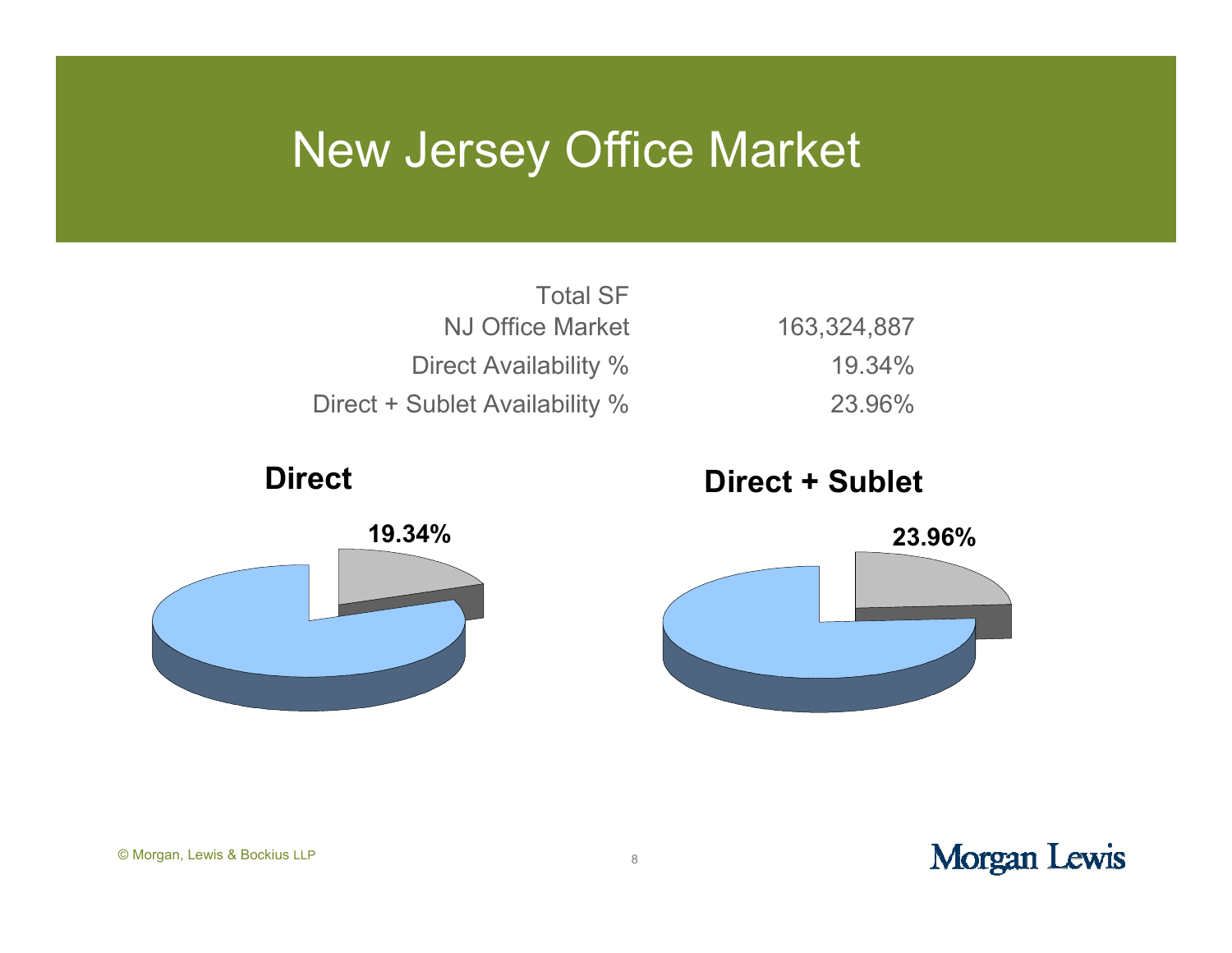### Greater Princeton Life Sciences Market

| <b>Total R&amp;D SF</b>        |  |
|--------------------------------|--|
| <b>Greater Princeton Area</b>  |  |
| Direct Availability %          |  |
| Direct + Sublet Availability % |  |

#### **Direct**



#### **Direct + Sublet**

41.05%

31.29%

2,763,655

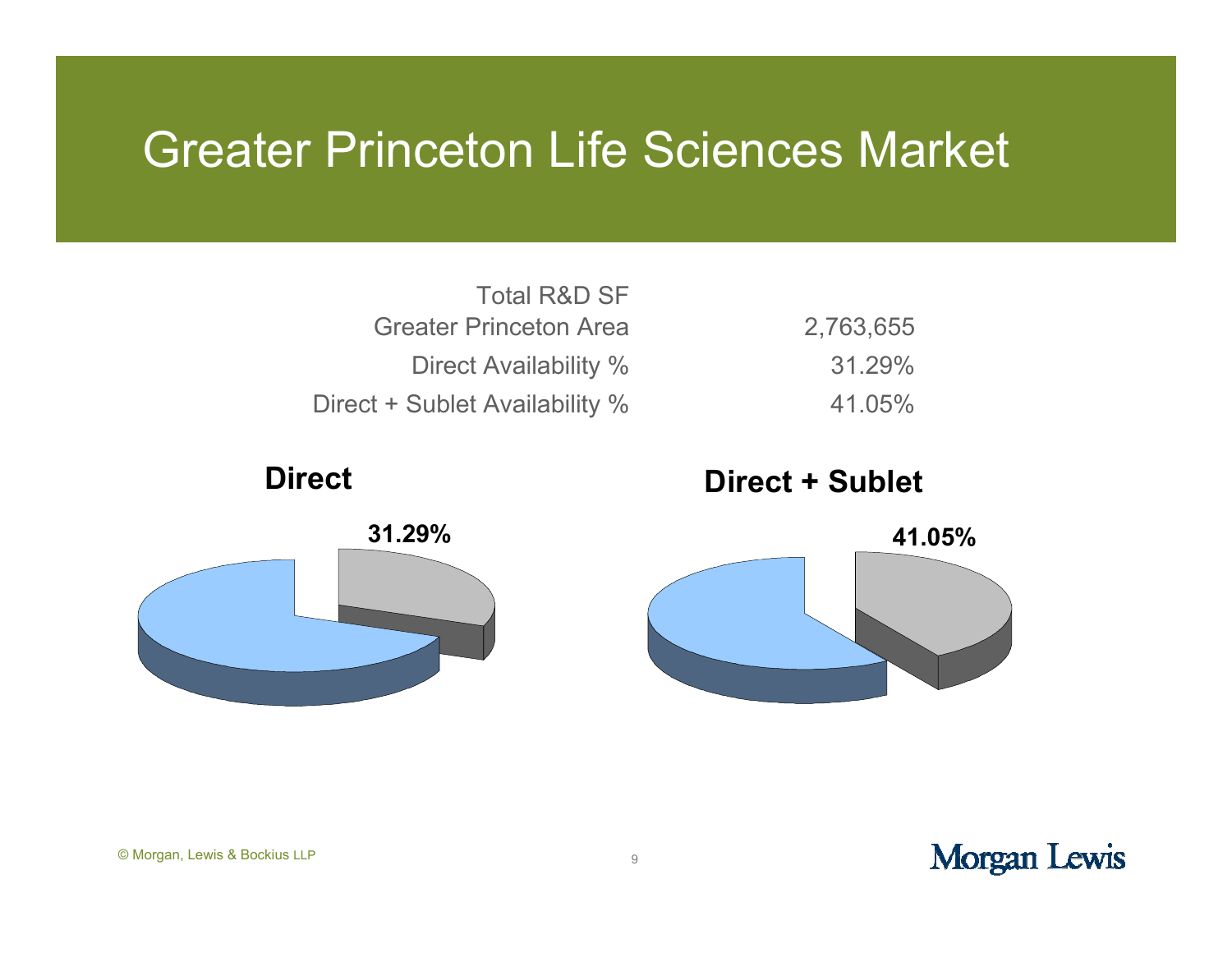## New Jersey State Incentive Programs

- **Business Employment Incentive Program (BEIP)**
- **Business Retention and Relocation Assistance Act Grant (BRRAG)**
- **Life Science & Technology Tax Credit Programs**
- **Urban Transit Hub Tax Credit**
- **Workforce Training and Programs**
- **Net Operating Loss**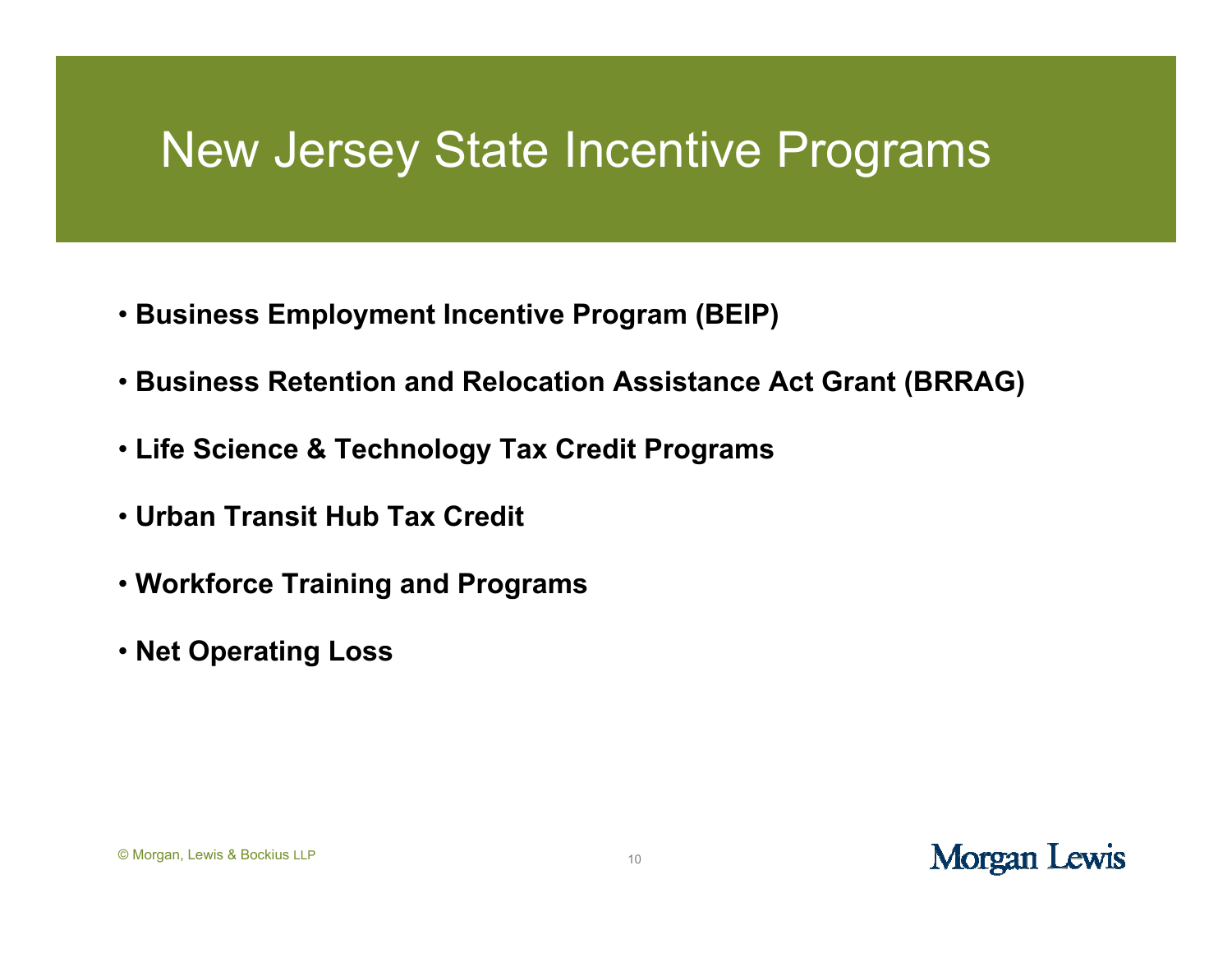### Engineering & Construction Considerations

• Presented by **Bill Hunter**, Vice President of Life Science Real Estate, ProTecs, Inc.

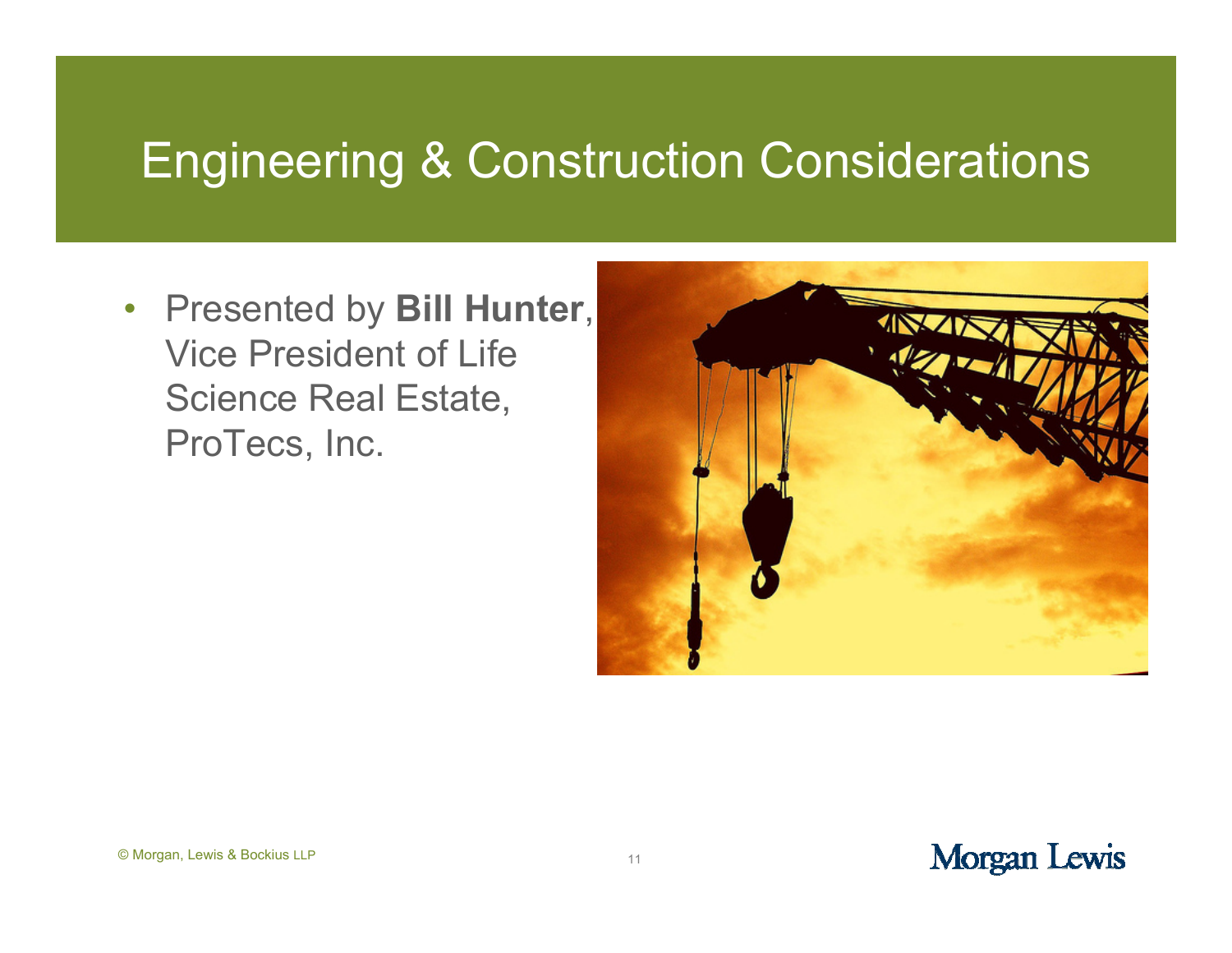# **Overview**

- • Significant amounts of second & third generation space in the marketplace (i.e., mature marketplace)
- • Depth of differing "clean environment" research and manufacturing space
	- Pharmaceutical (branded & generic), biotechnology, medical device, contract services & semiconductor
- Varying degrees of compliance & certification
	- cGMP, cGLP, AAALAC, ISO Class 8 4 (Class 100k to 10)
- Varying degrees of landlord & township sophistication & experience in asset class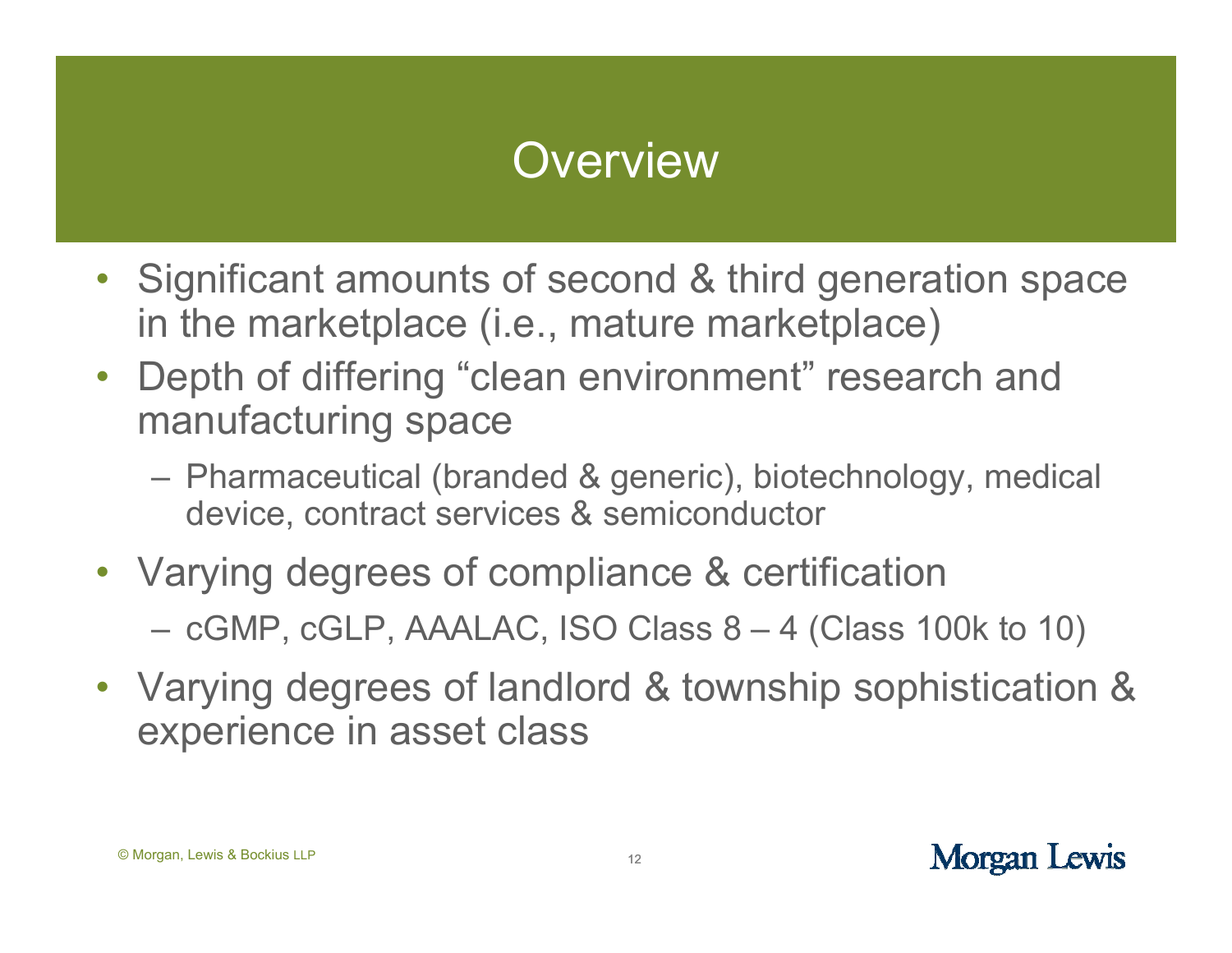# Key Design/Fitout Considerations

- What are you starting with?
- Keep design & improvements as generic as possible
	- –Enhance subleasing options / flexibility
- Be suspicious of advertised "certifications"
	- – cGMP, cGLP, AAALAC, ISO Class 8 – 4 (Class 100k to 10)
- First cost vs. operating cost considerations
- •Know your township! Approval times vary
- Avoid "Project Creep"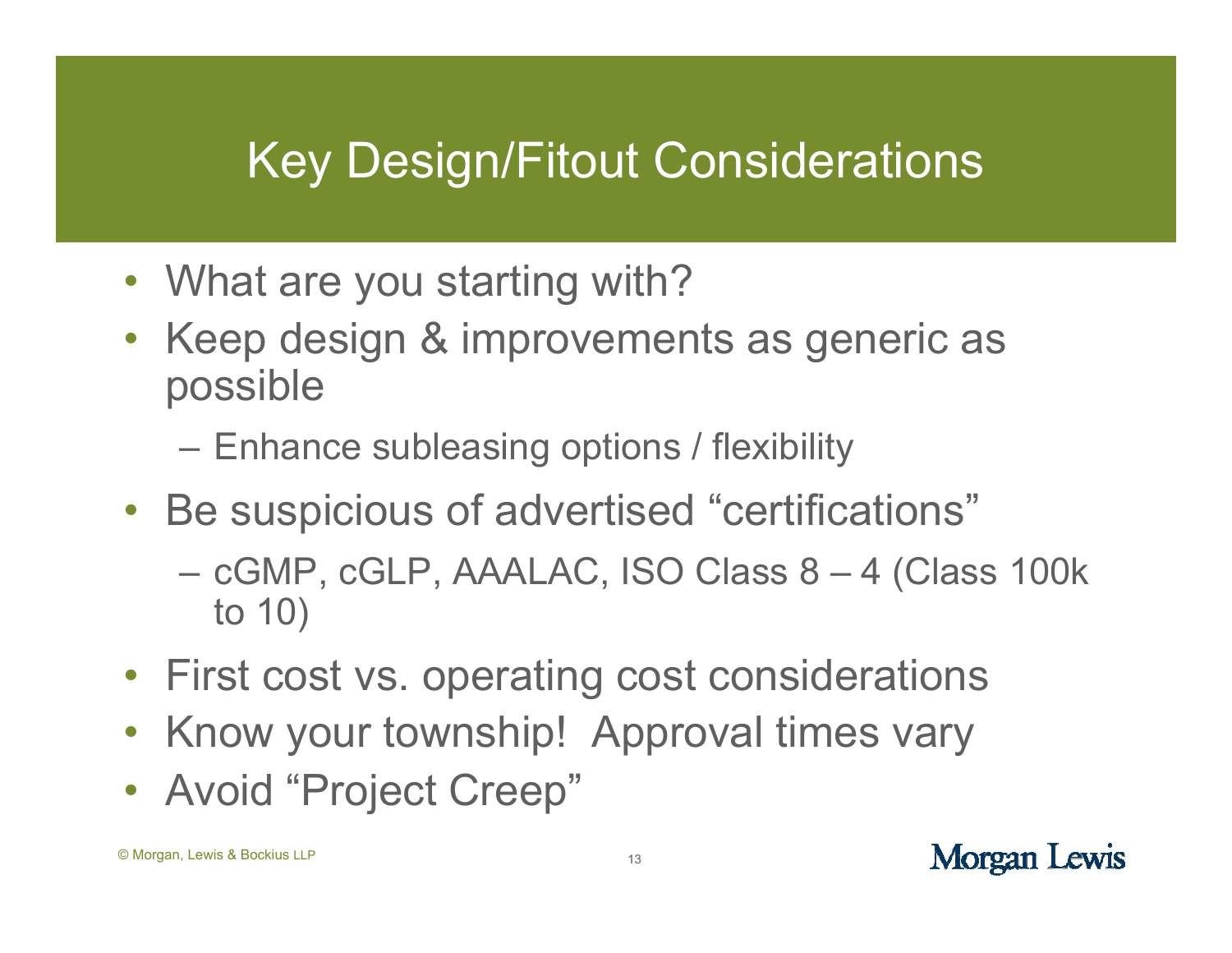## Landlord Considerations

- NNN leases vs. full service
- Who is responsible for implementing the improvements?
- Legacy office leases
	- Appropriate design/construction review fees
	- Avoid obligatory service contracts & mandatory vendor arrangements
- Multi-tenant considerations
	- Airflow cross-contamination, solvent storage & capacity issues, sprinkler maintenance
	- Expansion capabilities with minimal operational impact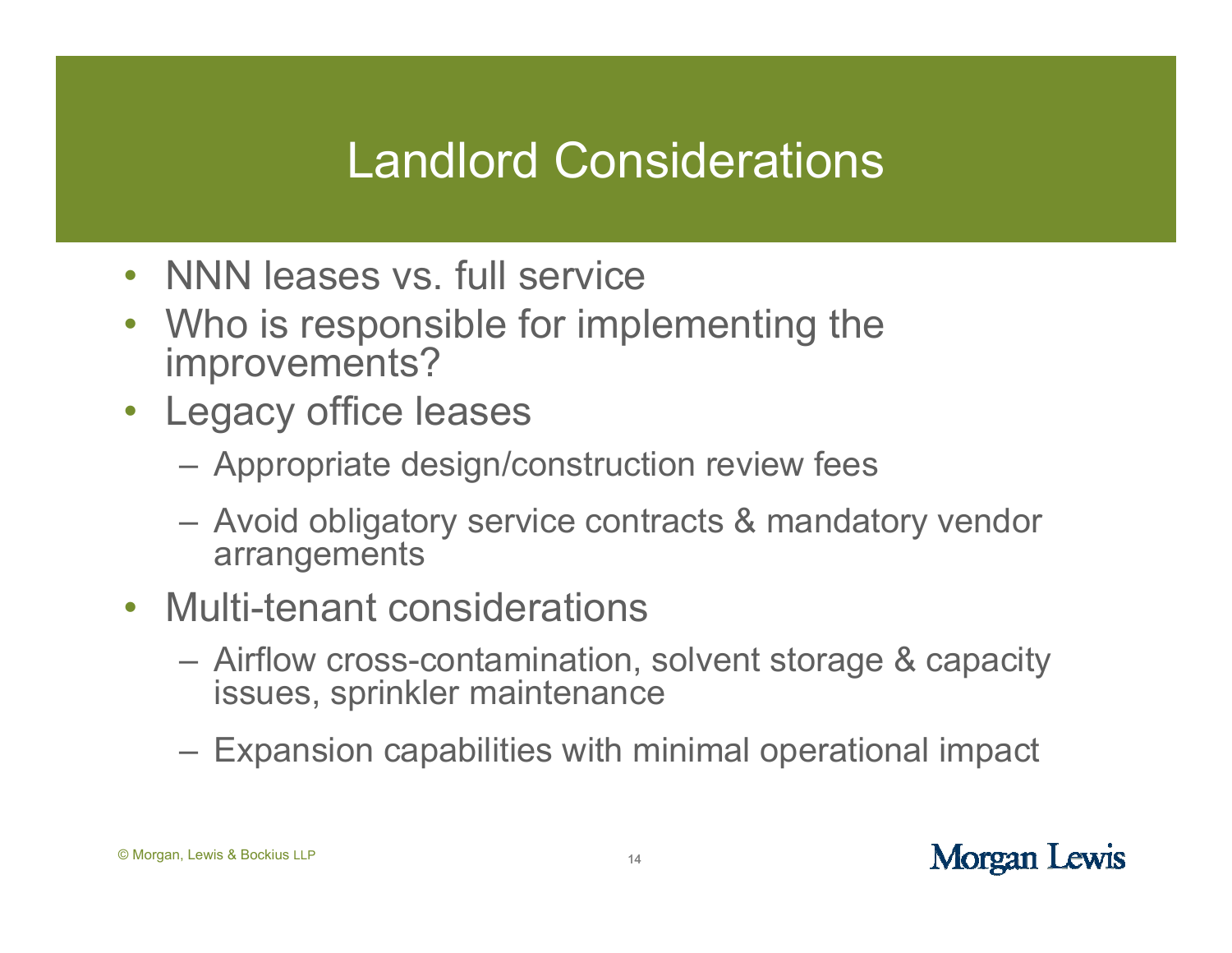# Environmental Developments in New Jersey

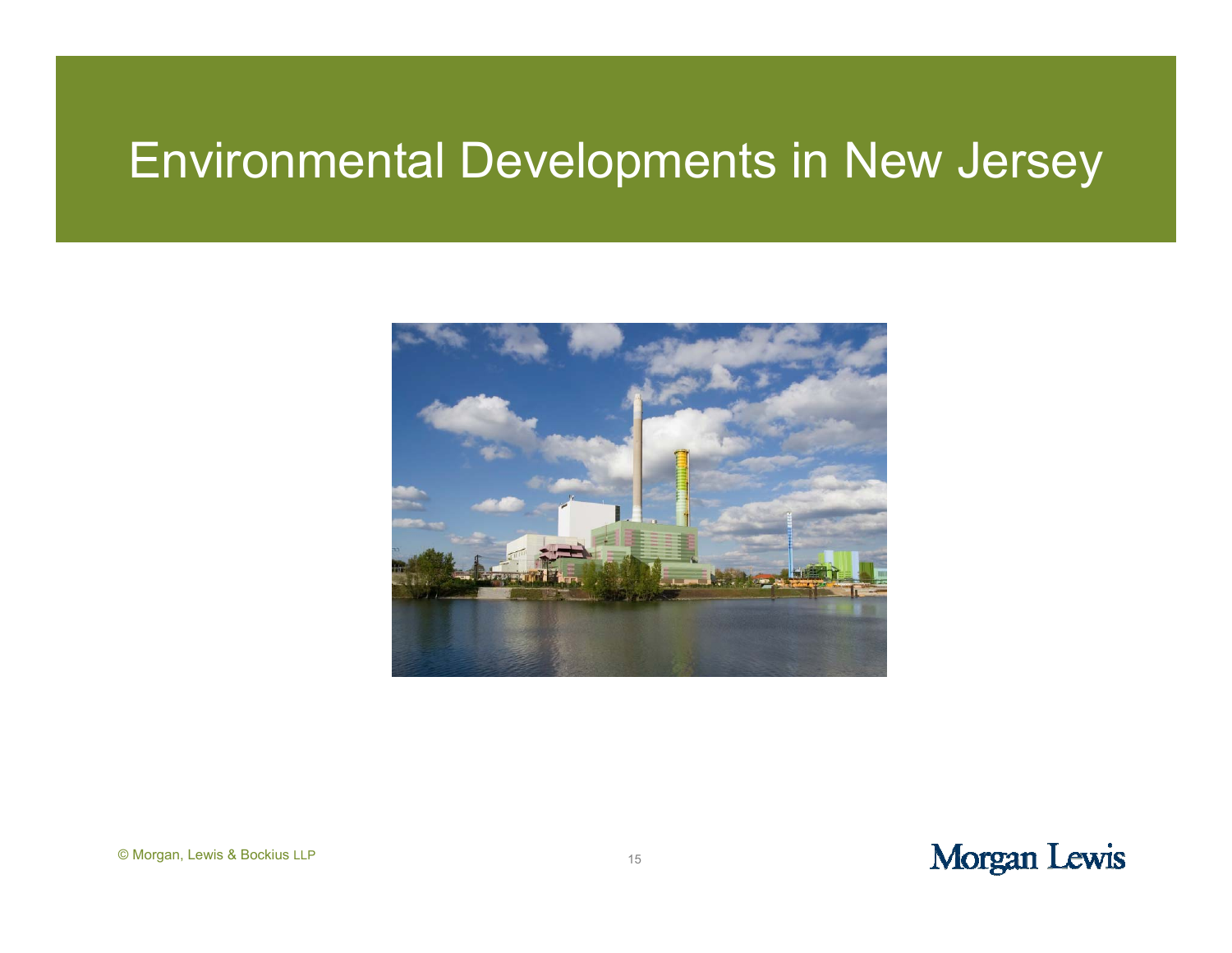### Licensed Site Remediation Professional (LSRP) Program

- $\bullet$  Created by May 7, 2009 enactment of Site Remediation Reform Act (SRRA)
- $\bullet$ Licensing program for LSRPs
- LSRPs authorized to sign and certify reports through site investigation and cleanup process
- In most situations, New Jersey Department of Environmental Protection (NJDEP) will not review/approve reports, or issue No Further Action (NFA) letters or covenants not to sue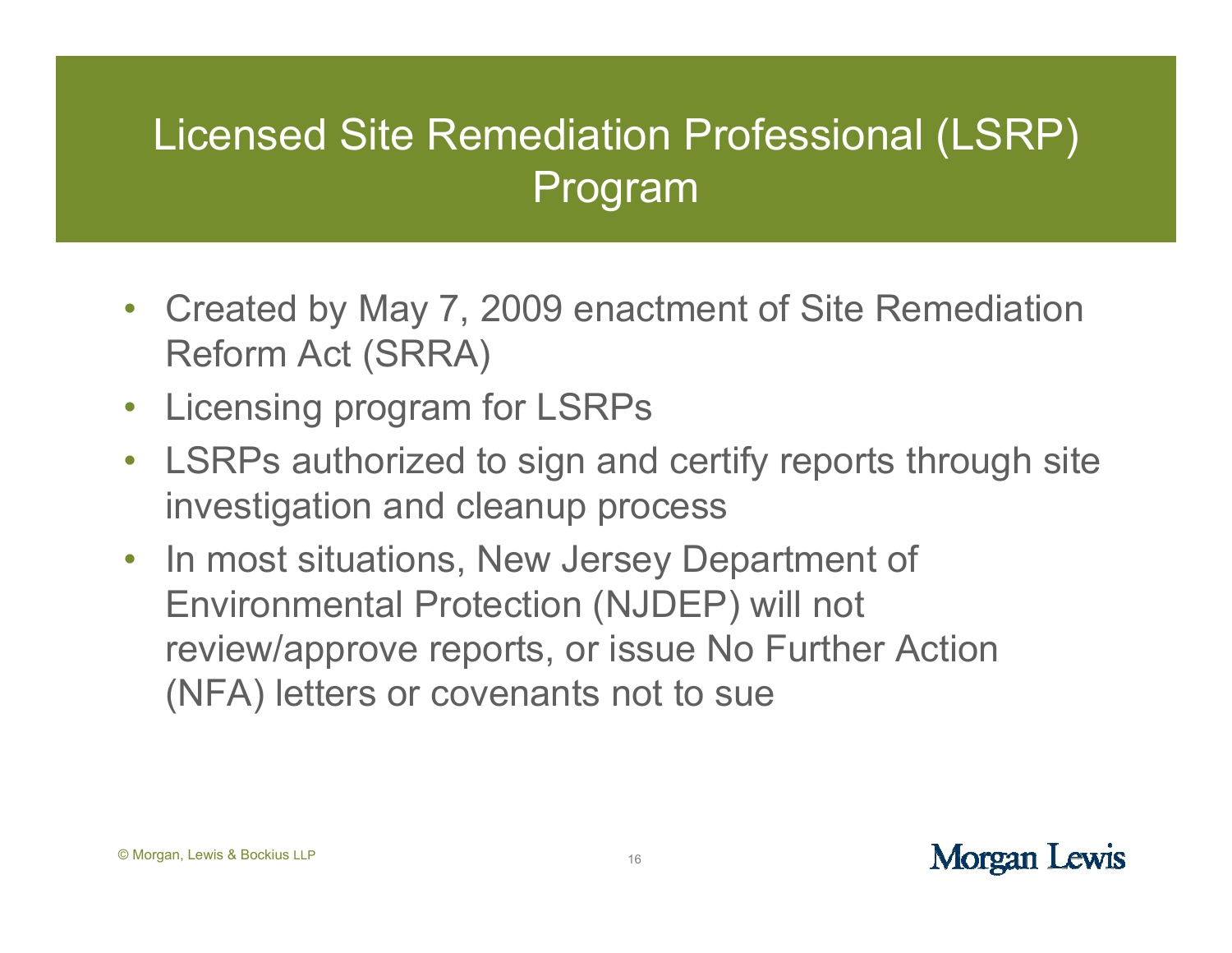### LSRP Power

- Determine financial assurance requirements
- $\bullet$ Issue Response Action Outcomes (RAOs)
- Upon issuance of RAO, covenant not to sue by NJDEP automatically attaches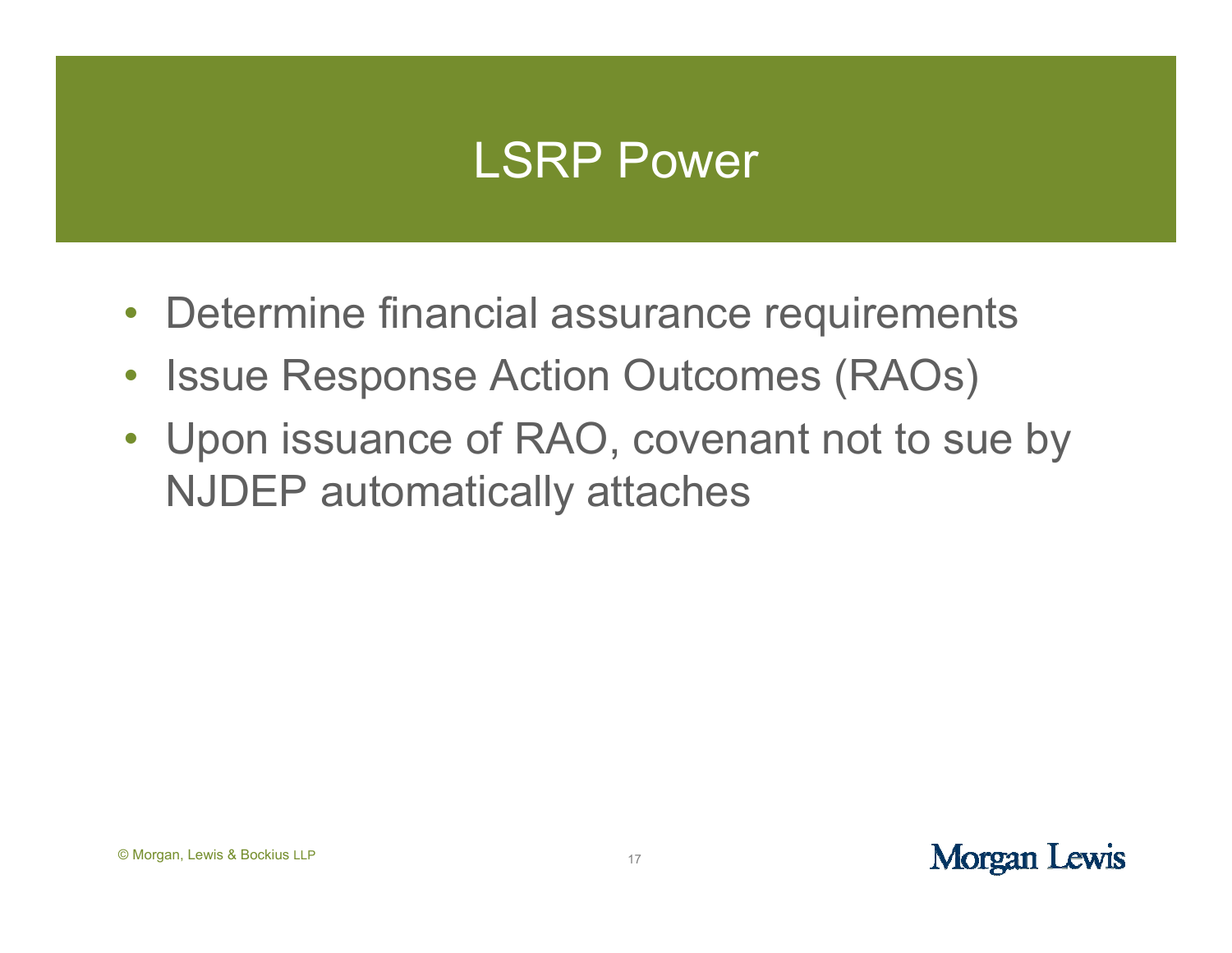# LSRP Responsibilities

- Affirmative obligation to report knowledge of contamination to NJDEP in many different situations
- Review and approvals subject to audit by NJDEP within three years
- LSRPs can lose license if they fail to adhere to NJDEP Technical Requirements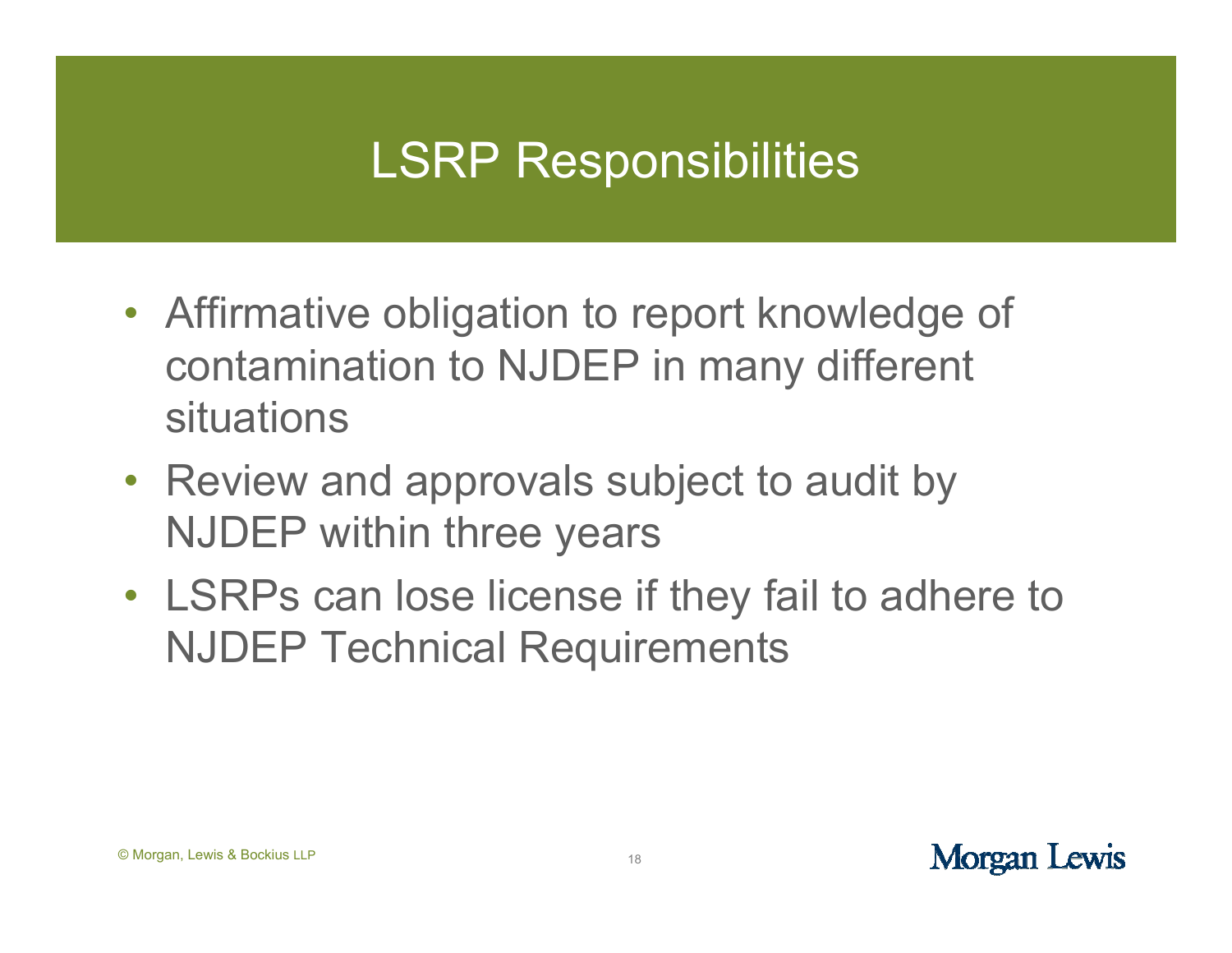## Application of LSRP Program

- All investigations and remediation in State of New Jersey
- $\bullet$  Including Industrial Site Recovery Act (ISRA)
	- To get through closing, LSRP will issue a Remediation Certification (replaces Remediation Agreement)
	- Will include establishment of financial assurance
- All new cleanups, and existing cleanups after May 7, 2012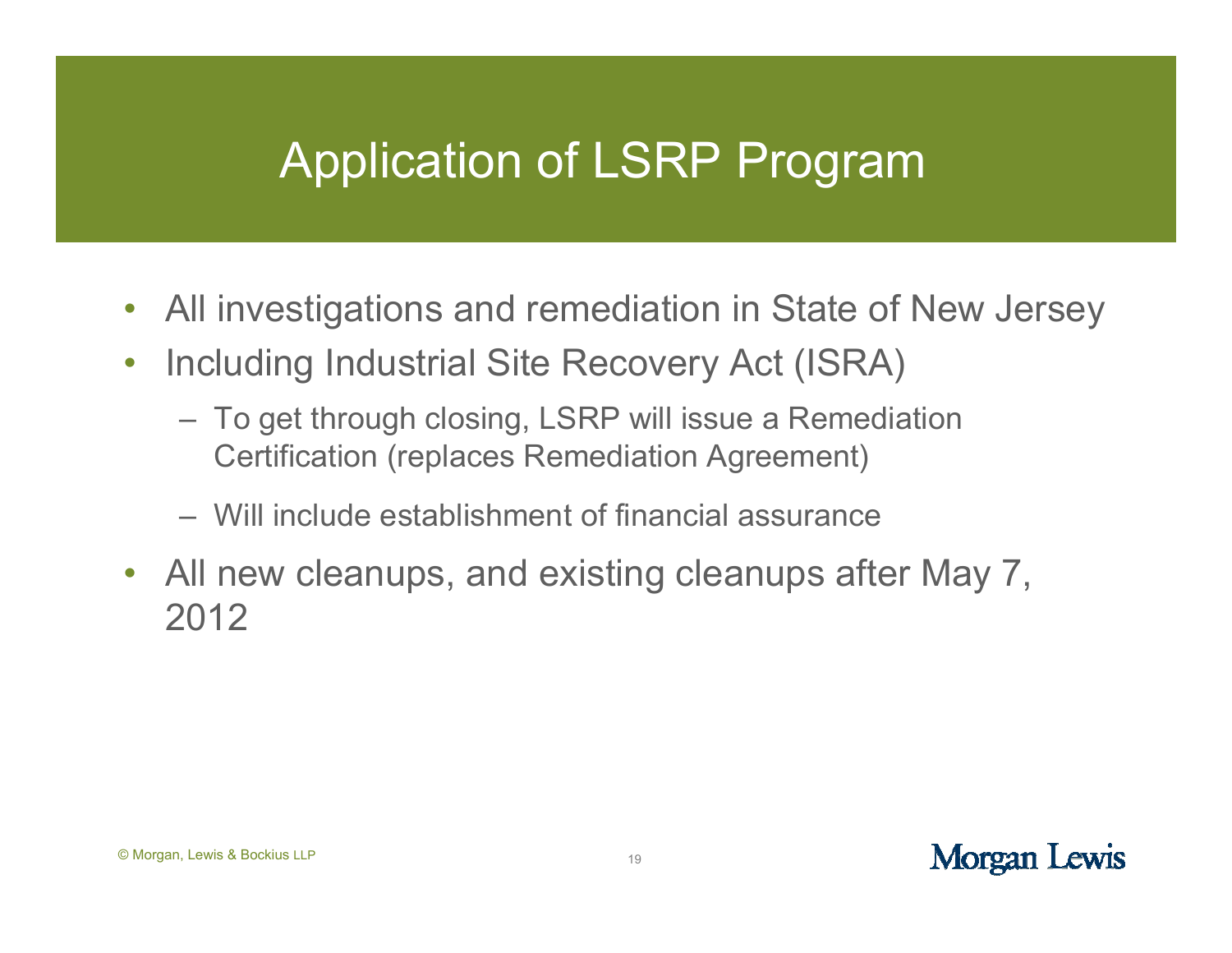## Public Outreach Rules

- NJDEP adopted rules in September 2008 requiring public outreach for remedial investigations and remediation
- Must post signs at site or send letters to property owners and tenants within 200 feet of facility
- Notify NJDEP of any sensitive receptors in the area (residences, potable wells, schools, parks, etc.)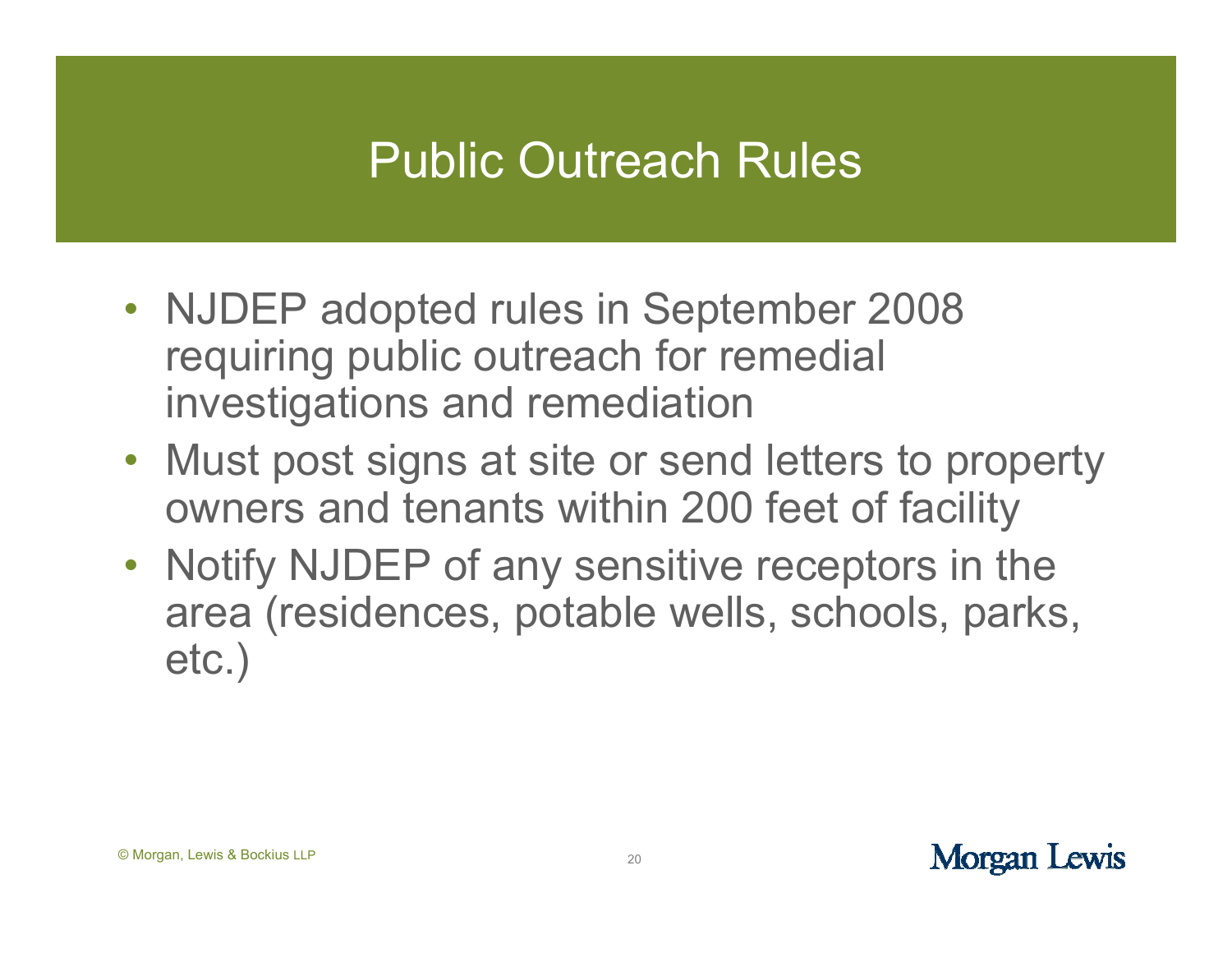#### Covenants Not to Sue in No Further Action Letters

- Signed by former Governor Corzine on January 17, 2010
- Effective immediately and retroactive to enactment of SRRA
- NFAs issued without covenant not to sue are deemed to have covenant by operation of law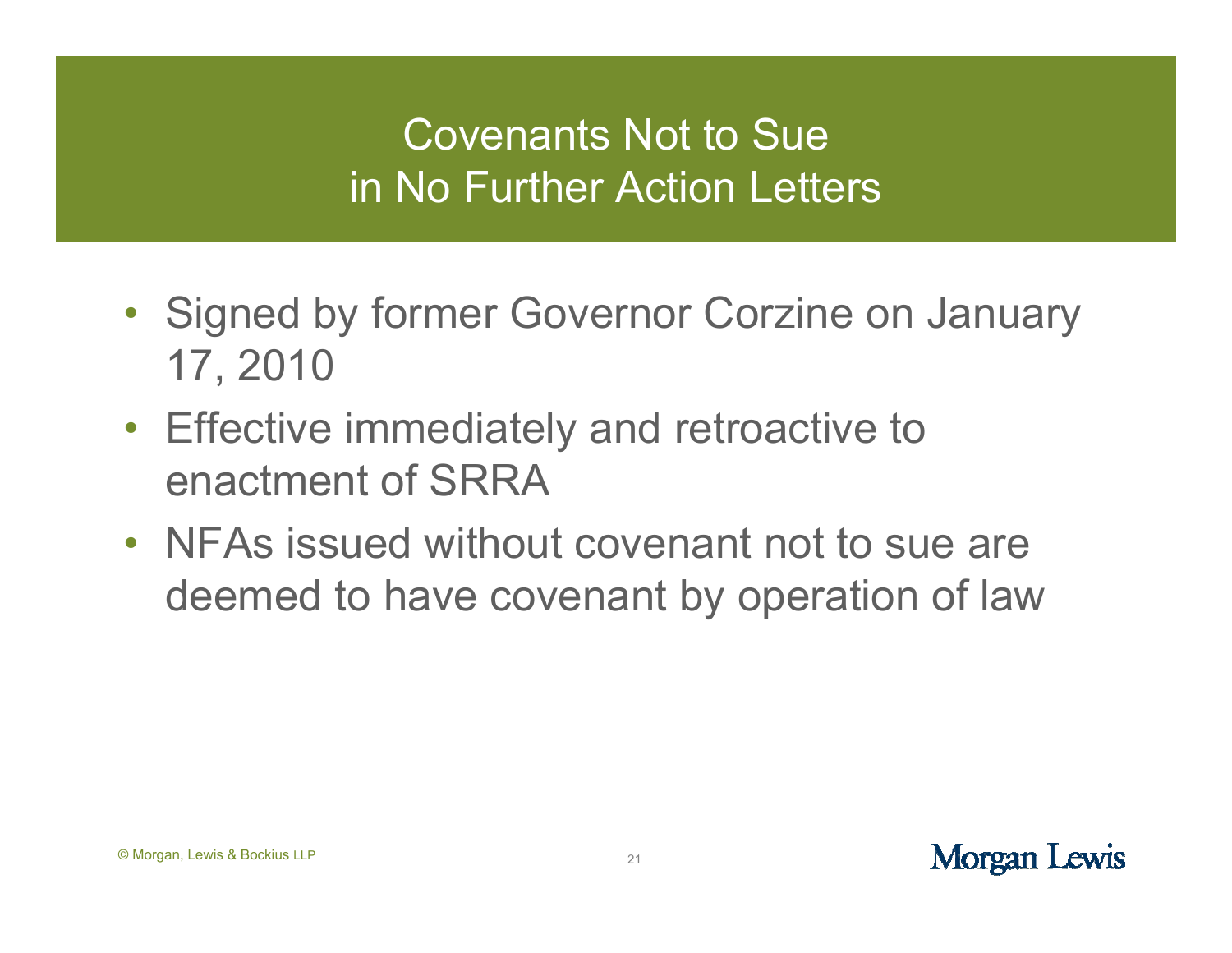#### Lease Considerations

• Presented by **J.J. Broderick**, Partner & Leader of Corporate Real Estate Practice, Morgan, Lewis & Bockius LLP

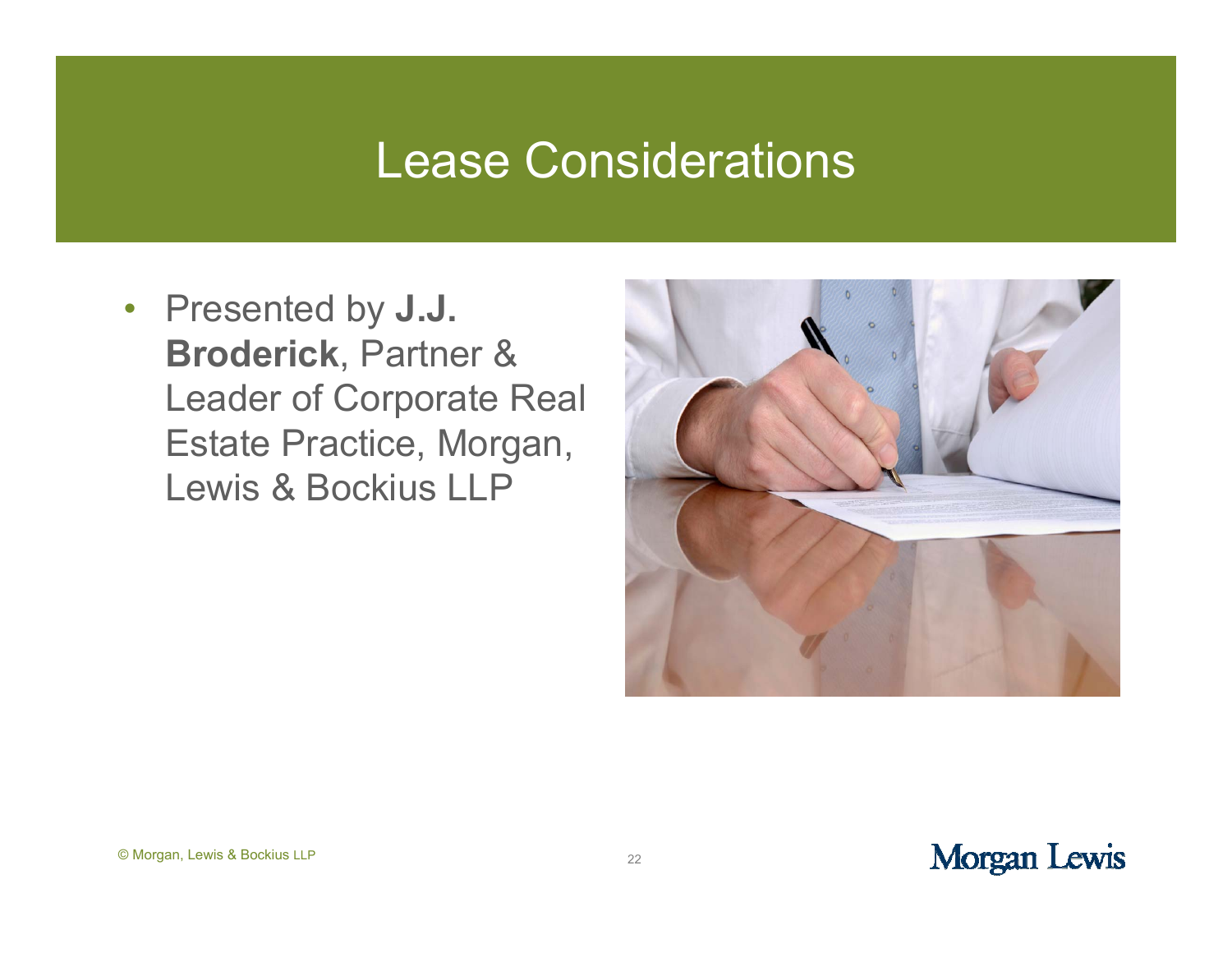## Sale Leaseback

▶ Triple Net Lease vs. "Hell or High Water" or Bondable Lease

 $\triangleright$  As-Is

Personal Property, Equipment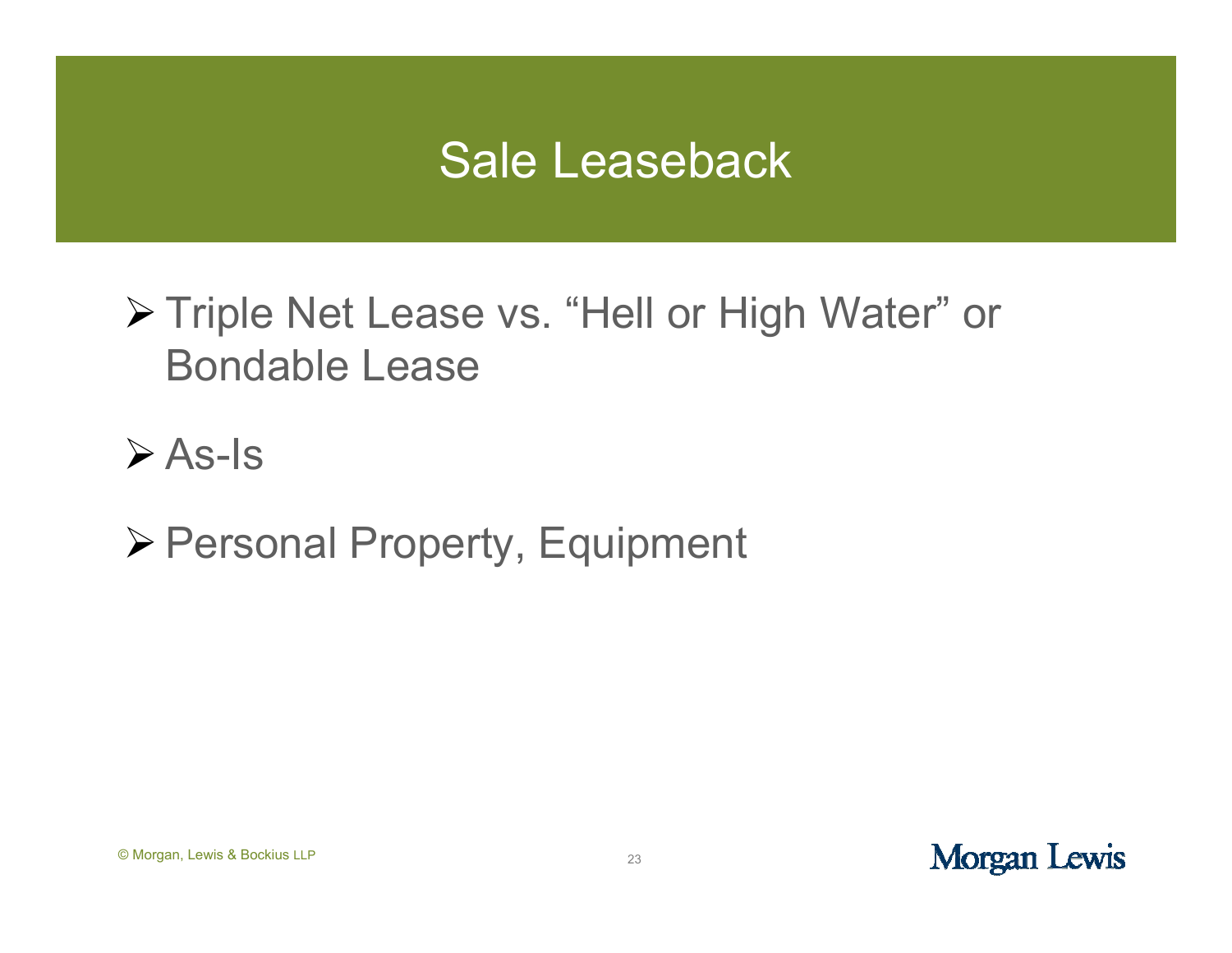## Tenant Improvements

#### Tenant Improvements in Laboratory or Vivarium Space

- $\triangleright$  Very expensive
- $\blacktriangleright$ Who owns?
- $\blacktriangleright$ Tenant says paying through rent or its contribution
- ➤ Landlord wants to keep because second-generation laboratory/vivarium so profitable

#### Restoration

- $\blacktriangleright$ Tenant wants option to leave or take tenant improvements and alterations
- $\blacktriangleright$ Landlord wants option to keep or cause tenant to remove

Wires - removal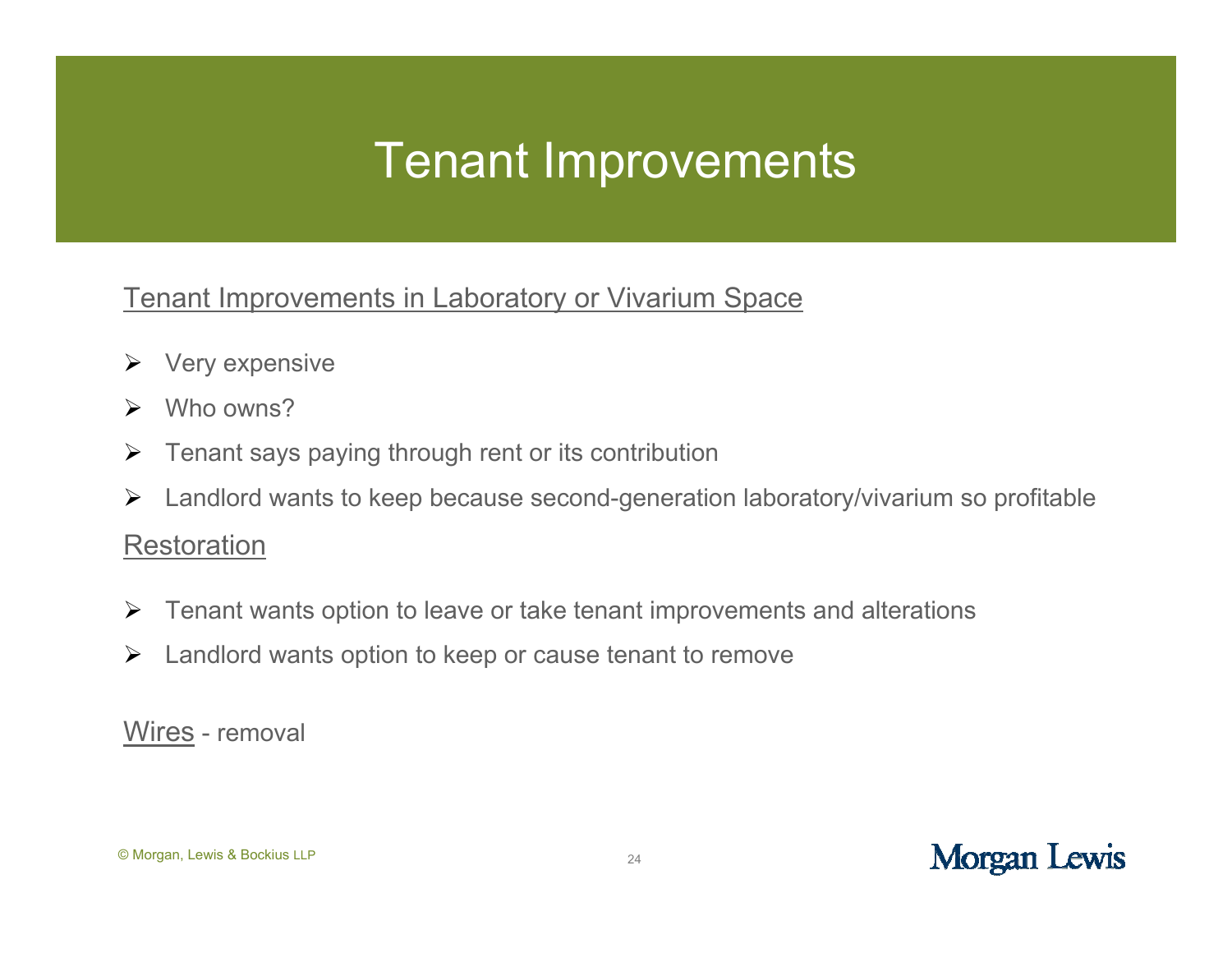# **Liability**

#### Landlord/Sublandlord Liability

- $\triangleright$  No consequential, indirect, special or punitive damages
- $\triangleright$  No liability for loss of business/work product

#### **Sublandlord Liability**

 $\triangleright$  Limited to sublandlord's interest in overlease

#### Tenant's Liability-Holdover

- Tenant, like landlord, wants no consequential, indirect, special, or punitive damages
- Landlord typically insists on consequential damages for holdover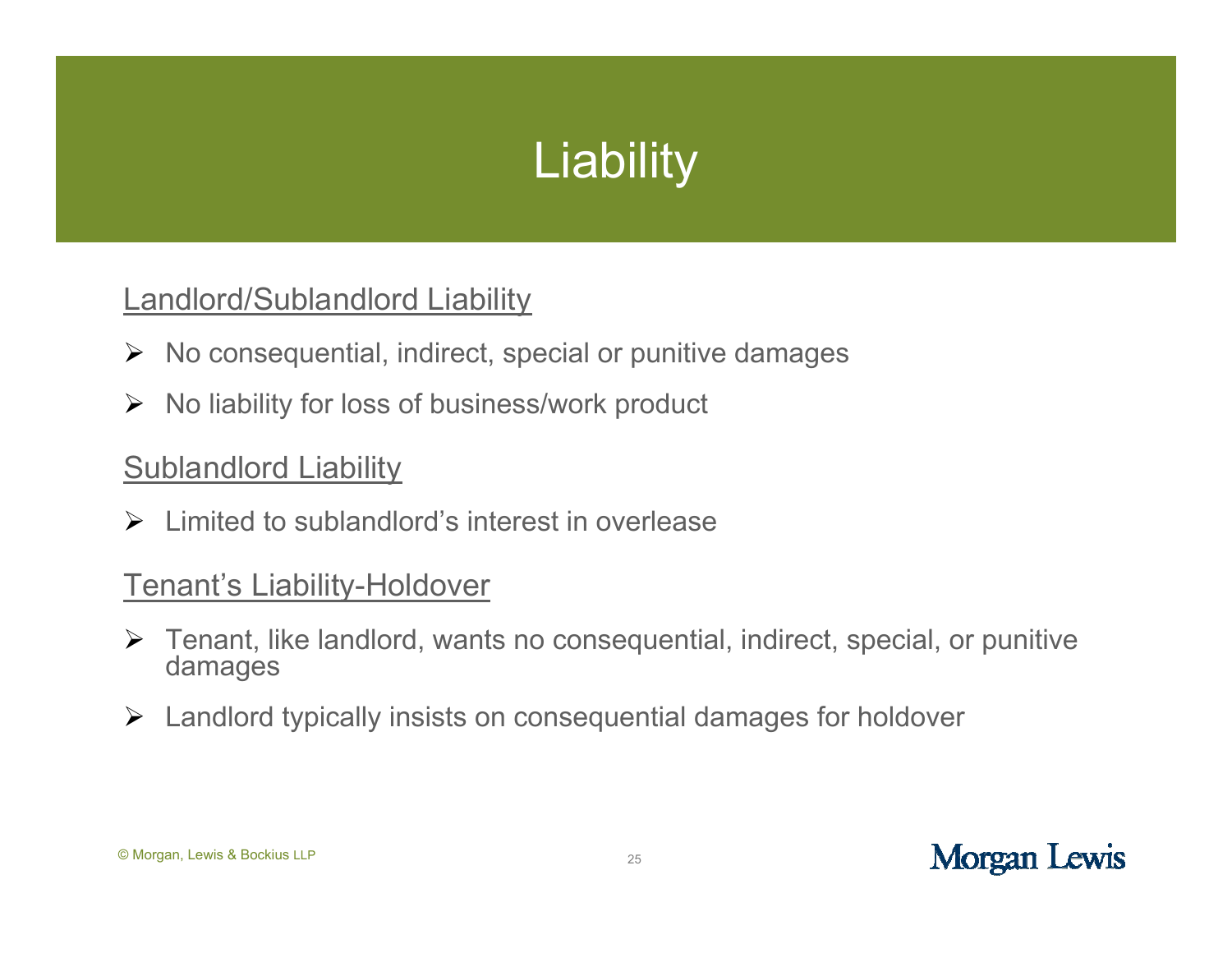## Operating Expenses – Additional Rent

- Inflatable base year
- **≻ Cap on controllable expenses**
- Capital Expenditures
	- **Example 12 Landlord -7 year amortization**
	- **Tenant's position New laws/savings devices**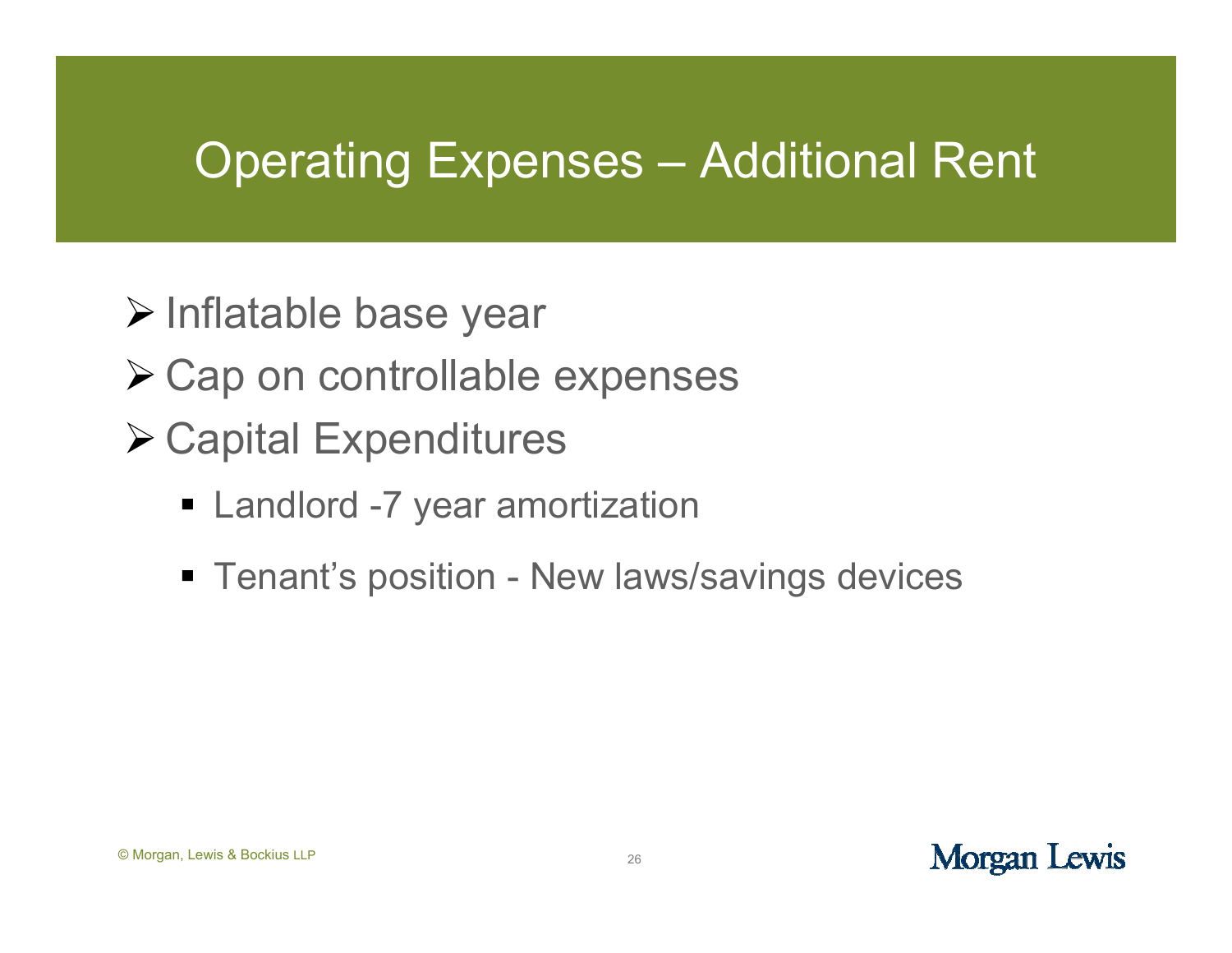## NY MCLE CODE

In order to receive NY MCLE credits for this webcast, please write down the following alphanumeric code:

#### **xxxxxxxxxx**

You will be asked to provide this code to our MCLE credit administrator after the webcast.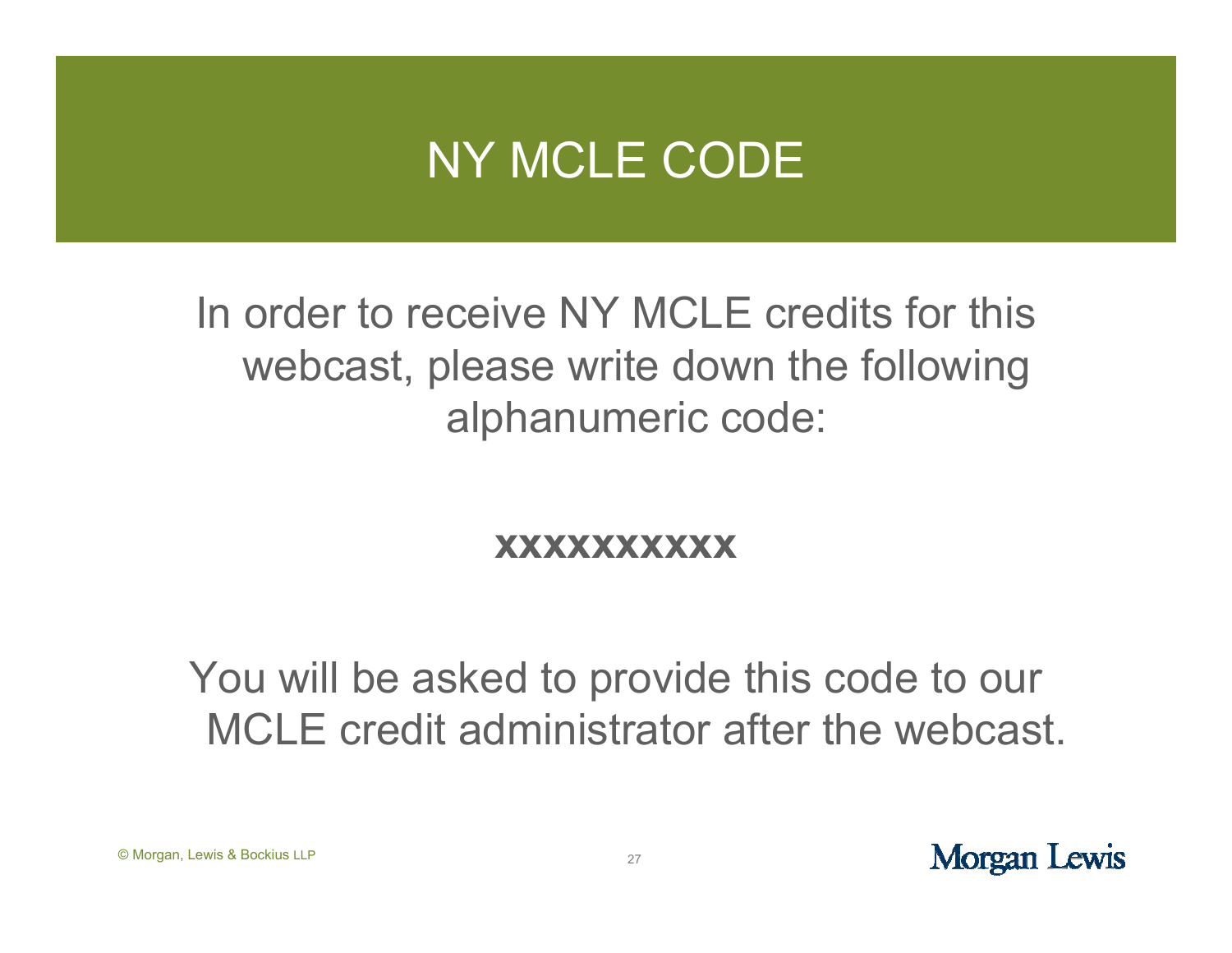

• If we do not have an opportunity to answer your questions during the webcast, we will follow up with you shortly after the webcast concludes.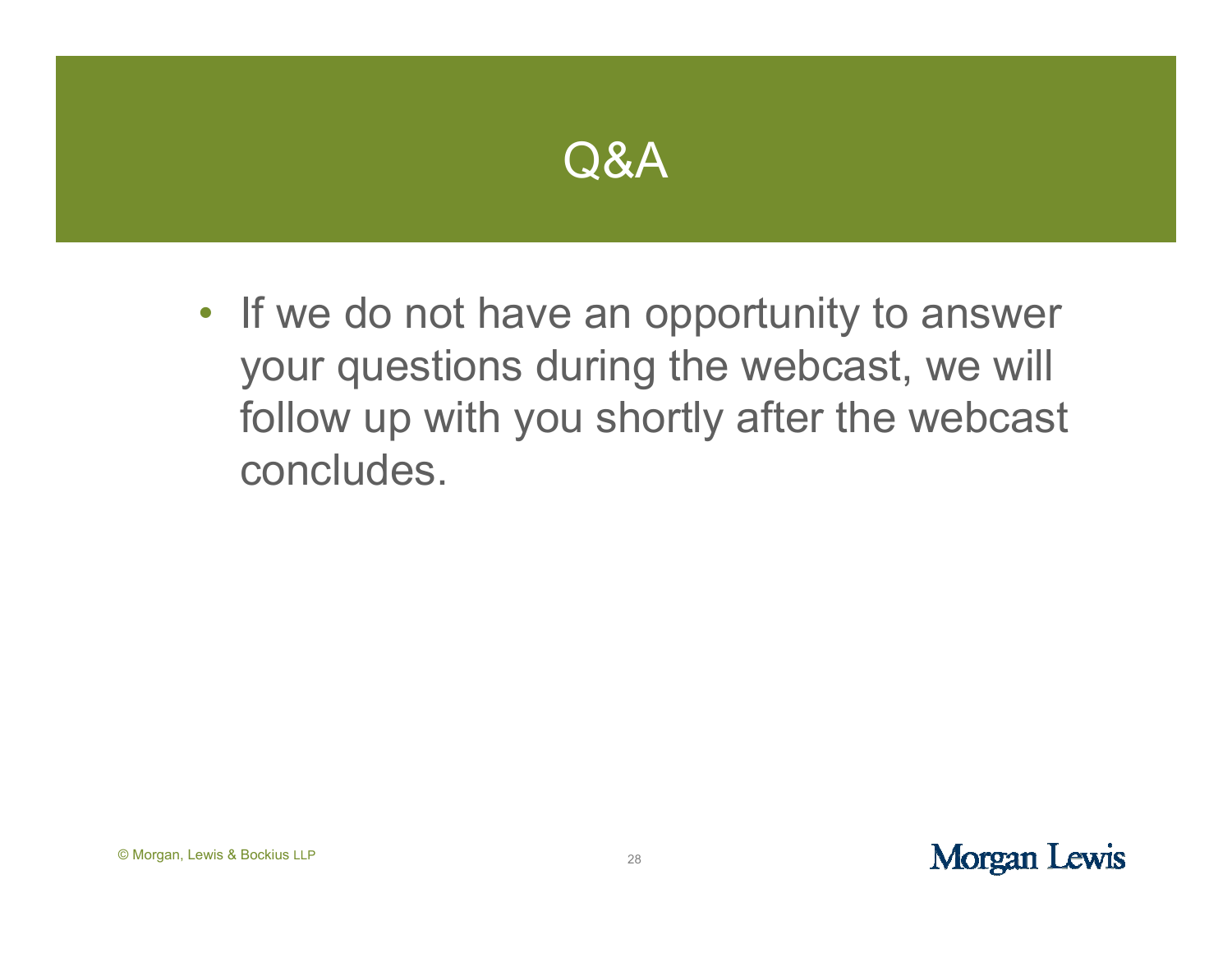### Contact Information

• **J.J. Broderick**Leader of Corporate Real Estate Practice, Morgan, Lewis & Bockius LLP Email: <u>jbroderick@morganlewis.com</u> Phone: 215.963.5104

- • **John K. Cunningham** Executive Managing Director, Colliers International Email: john.cunningham@colliers.com Phone: 973.299.3006
- $\bullet$  **Bill Hunter**Vice President of Life Science Real Estate, ProTecs, Inc. Email: bhunter@protecsinc.com Phone: 610.941.1001 x307